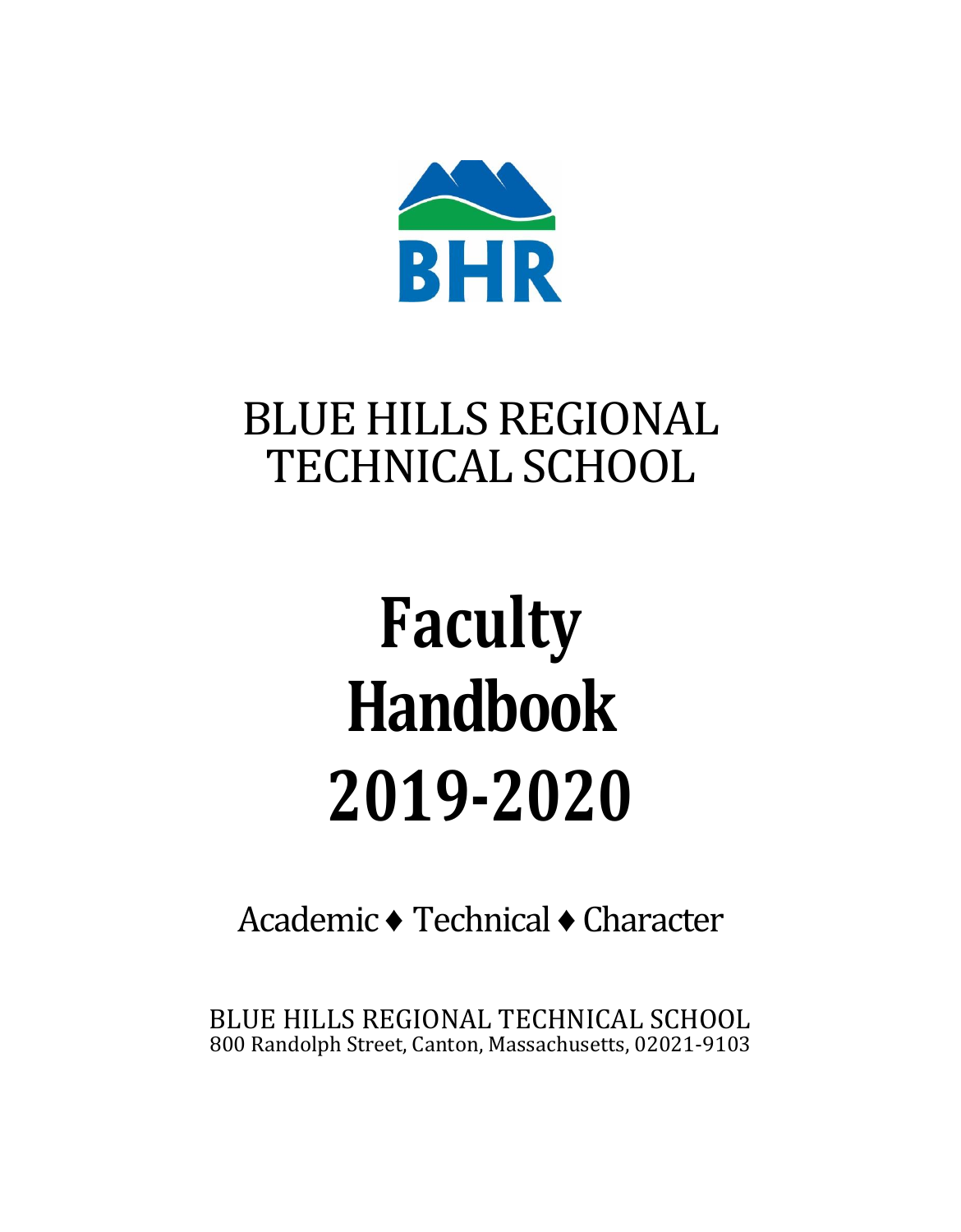

#### *Achieving Academic & Technical Excellence Together*

#### FOREWORD

Welcome to the 2019-2020 school year. This edition of the Blue Hills Regional Teacher's Handbook publication is a guide for all faculty members as to the day-to-day operations of our school. Although this document originates with the administration, it should work in conjunction with School District policies, your Collective Bargaining Agreement, the BHR Employee Handbook, and the Parent/Student Handbook to ensure a safe and respectful and effective environment for all.

As educators, we have a commitment to our sending towns and their families, to provide the best academic, technical and character training for the young men and women that enter our facility each day. At the same time, we need to be respectful and act professionally towards each other. Our combined efforts to guide students through the challenges of their high school experience are at the heart of what we do daily.

Please familiarize yourself with the contents of this publication in detail and sign/return the last page. Also, refer to your respective supervisory administrators and Lead Teachers for information that may not be clear.

Thank you for choosing the field of education, and in particular Blue Hill Regional Technical School, where you as an individual can make a difference in the lives of your students every day.

#### Superintendent-Director

*The Blue Hills Regional Technical School District is an equal opportunity educational institution. All programs, courses of study and activities are open to all students without regard to race, color, sex, religion, national origin or handicap. The School District is in full compliance with Massachusetts Law, Chapter 622 of the Acts of 1971, and Title DC of the Education Amendments of 1972 (U.S. Code), and section 504 of the Rehabilitation Act of 1973. Individuals may make inquiries relative to Chapter 622 and Title DC from the coordinator, at the school address or by phoning 781-828-5800.*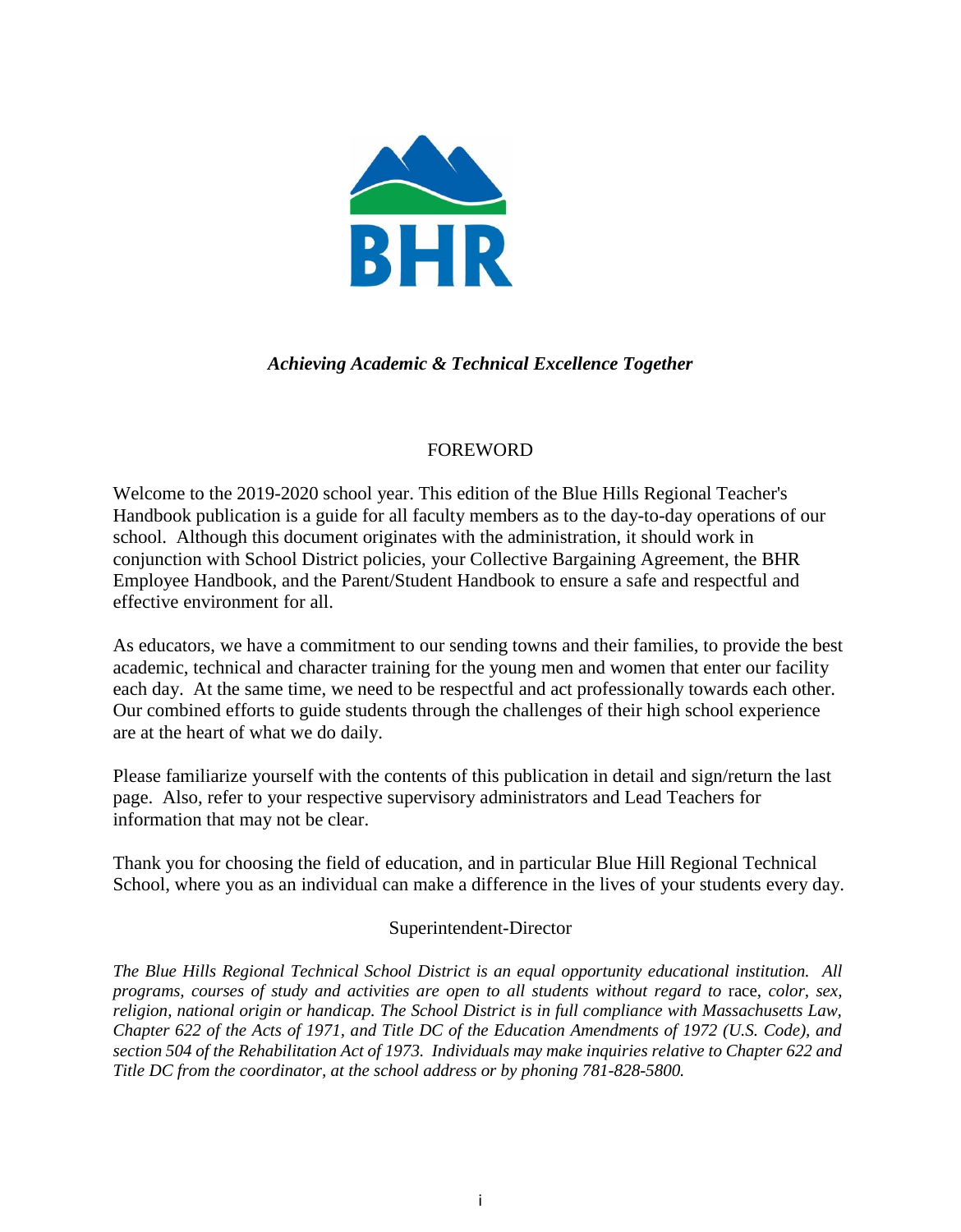#### **DISCLAIMERS**

The policies, procedures and benefits contained in this Faculty Handbook supersede all previous policies, procedures and benefits of the Blue Hills Regional Technical School District, except as provided by School District Policy, the Blue Hills Regional Technical School District Personnel Handbook, collective bargaining agreement or individual contract. Bargaining unit employees and employees covered under collective bargaining agreement or individual contract should consult the terms of their applicable agreement.

This Faculty Handbook is intended solely as a guide. The language used in the Faculty Handbook should not be construed as creating a contract, express or implied, between the Blue Hills Regional Technical School District and any of its employees, or a guarantee of employment for any specific duration. Although we hope that your employment with the Blue Hills Regional Technical School District will be mutually rewarding, unless otherwise provided by contract or statute, either you or the Blue Hills Regional Technical School District may terminate this relationship at any time, for any reason, with or without cause or notice. Please note that no supervisor, manager, or representative of the Blue Hills Regional Technical School District, other than the Superintendent-Director, has the authority to enter into any agreement with you for employment for any specified period of time or to make any promises or commitments relative to your employment with the Blue Hills Regional Technical School District. Should any provision in this Faculty Handbook be found to be unenforceable and invalid, such a finding does not invalidate the entire Faculty Handbook. The Blue Hills Regional Technical School District reserves the right to change, amend, modify or discontinue any policy or provision outlined herein.

There may be periodic delineations of practices issued in the folio of memorandum which are obligatory on the addressee.

A copy of the Policy Manual for the School District is located in the library and should be reviewed by all staff annually.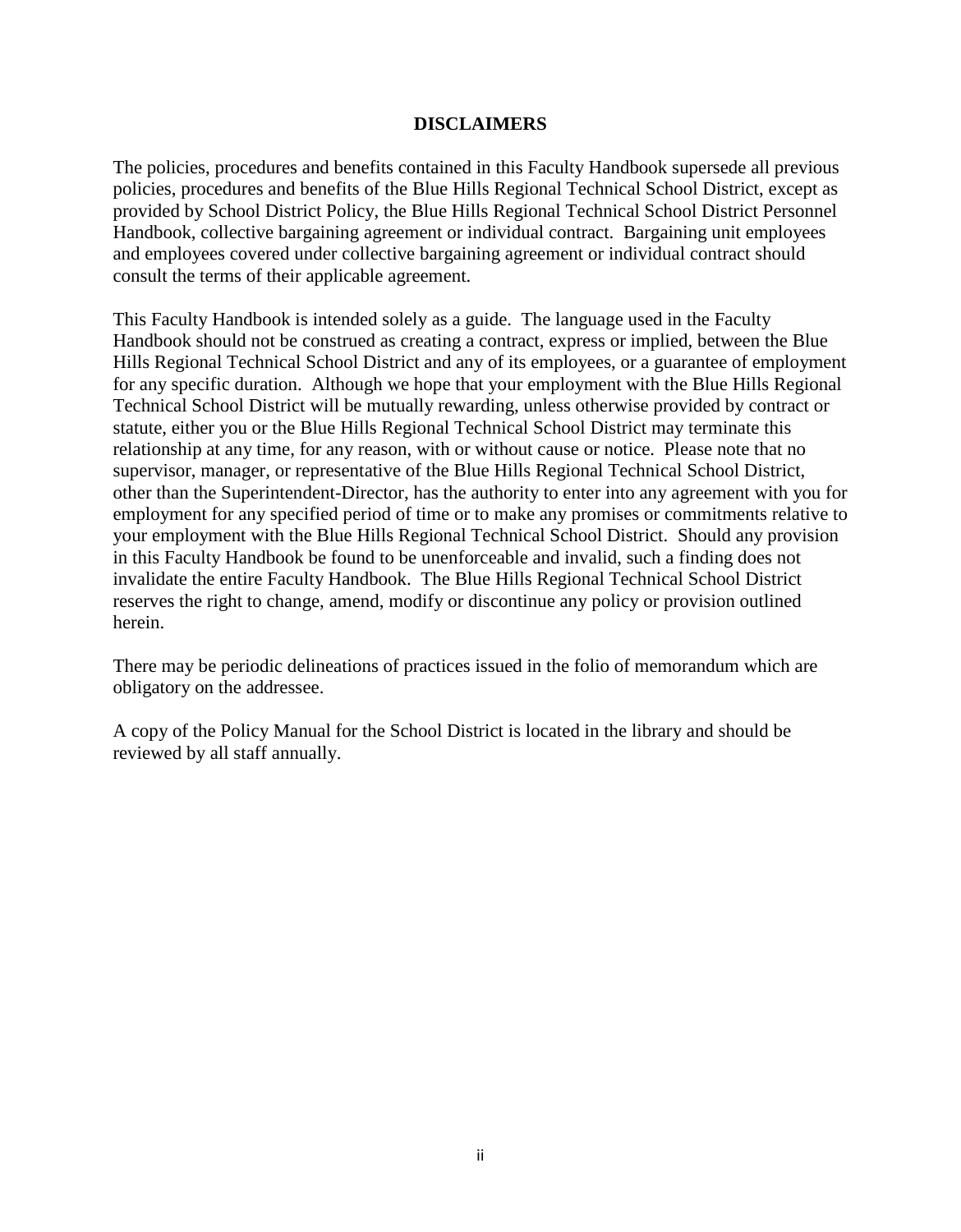|  | <b>TABLE OF CONTENTS</b> |
|--|--------------------------|
|--|--------------------------|

| Part One           |                |  |
|--------------------|----------------|--|
|                    | $\mathbf{I}$ . |  |
|                    | II.            |  |
|                    | Ш.             |  |
|                    | IV.            |  |
|                    | V.             |  |
|                    | VI.            |  |
| Part Two           |                |  |
|                    | I.             |  |
|                    | II.            |  |
|                    | III.           |  |
|                    | IV.            |  |
|                    | V.             |  |
|                    | VI.            |  |
|                    | VII.           |  |
| VIII.<br>IX.<br>Х. |                |  |
|                    |                |  |
|                    |                |  |
| Part Three         |                |  |
| I.<br>II.<br>III.  |                |  |
|                    |                |  |
|                    |                |  |
|                    | IV.            |  |
|                    | V.             |  |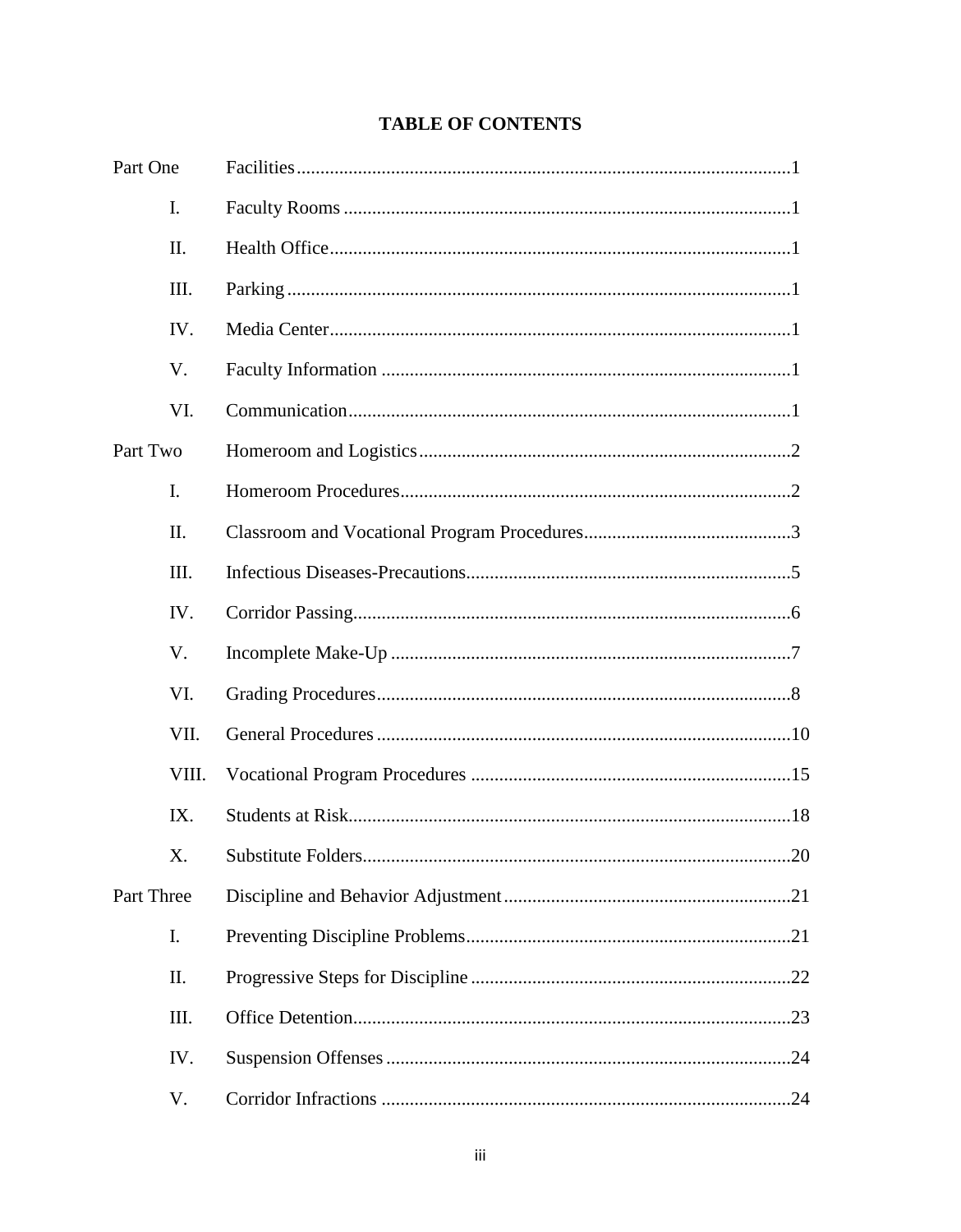| VI.        |  |
|------------|--|
| VII.       |  |
| VIII.      |  |
| IX.        |  |
| Part Four  |  |
| I.         |  |
| II.        |  |
| Ш.         |  |
| Appendix A |  |
| Appendix B |  |
| Appendix C |  |
| Appendix D |  |
| Appendix E |  |
| Appendix F |  |
| Appendix G |  |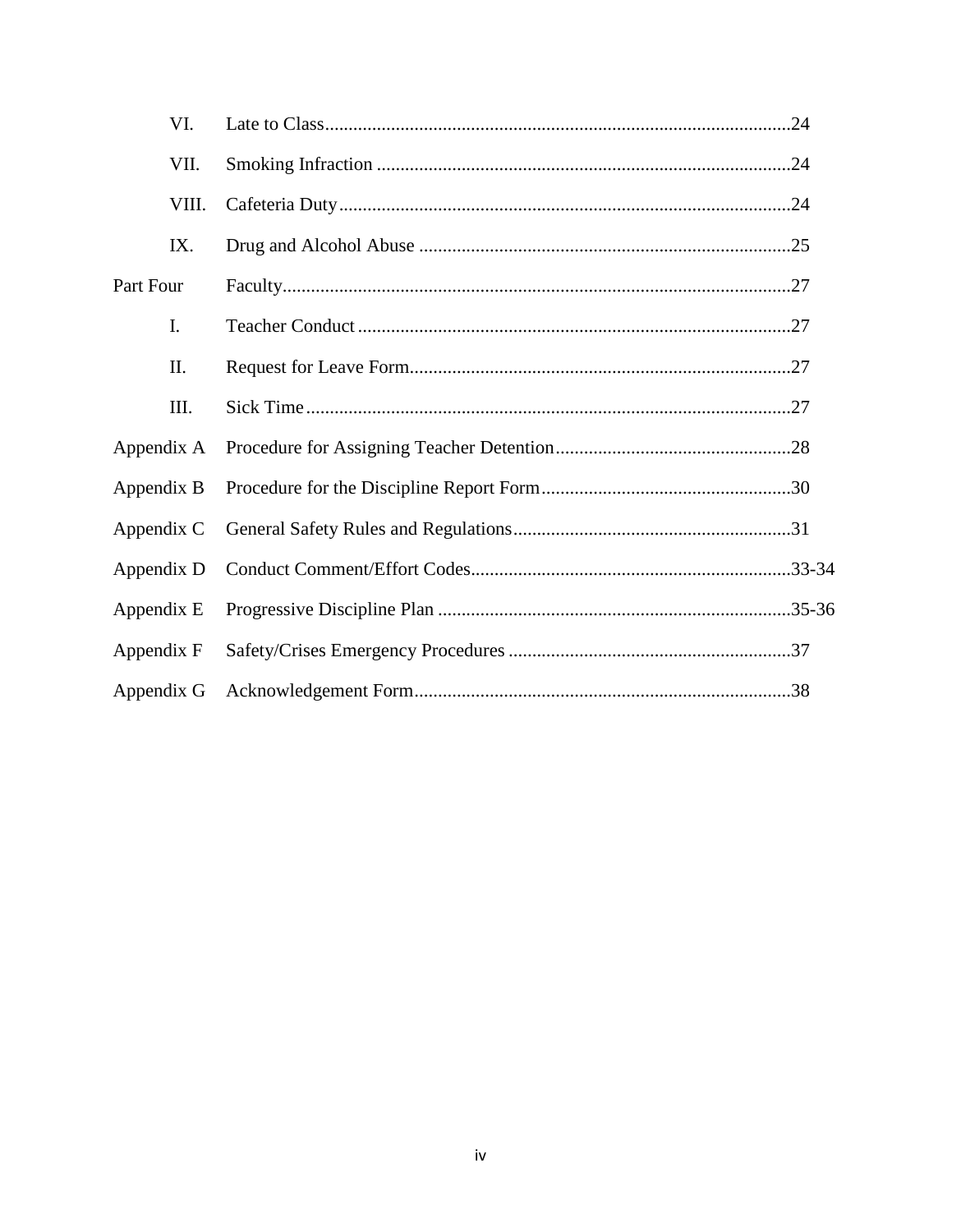## **PART ONE - FACILITIES**

The Blue Hills Regional Technical School is a regional vocational technical school, located in Canton, and serving the towns of Avon, Braintree, Canton, Dedham, Holbrook, Milton, Norwood, Randolph and Westwood. Within the high school there are sixteen major occupational areas, eight academic subject departments and a special needs department.

#### **I. FACULTY ROOMS**

Within the high school building there is a cafeteria with an adjacent staff dining area. There are currently faculty rooms for the use of the staff. Students should not be sent to or allowed in a faculty room at any time before, during or after school. Teacher mailboxes are located on the second floor and in room E-318. It is strongly recommended that teachers check their mailboxes daily. Food and drink are restricted to faculty rooms and designated areas only and should not be taken elsewhere.

#### **II. HEALTH OFFICE**

The Health Office (School Nurse) is located in Room W-223 and is staffed by the school nurse. When an injury or illness occurs, contact the nurse at extension 2230. **If an emergency occurs, contact the nurse at extension 311**, a number reserved for **EMERGENCY ONL**Y.

#### **III. PARKING**

Teacher parking lots are available for all staff members. A permit is issued for parking, but the District does not assume liability for the vehicles.

#### **IV. MEDIA CENTER**

The Librarian reserves and assigns the audiovisual equipment on request. Audio-visual equipment may be assigned on a long-term basis. Limited access to the internet is available in the Library for all staff and students.

#### **V. FACULTY INFORMATION**

The Finance Office is located adjacent to the main foyer of the front entrance, and handles all matters pertaining to payroll, insurance, industrial accident, and medical plans. Questions should be directed to the Finance Office.

#### **VI. COMMUNICATION**

The school phone system allows direct dialing within the school from classroom to classroom and allows access to voice mailboxes for each member of the faculty, staff and administration.

It is requested that conversations be kept short, as this interrupts the educational process.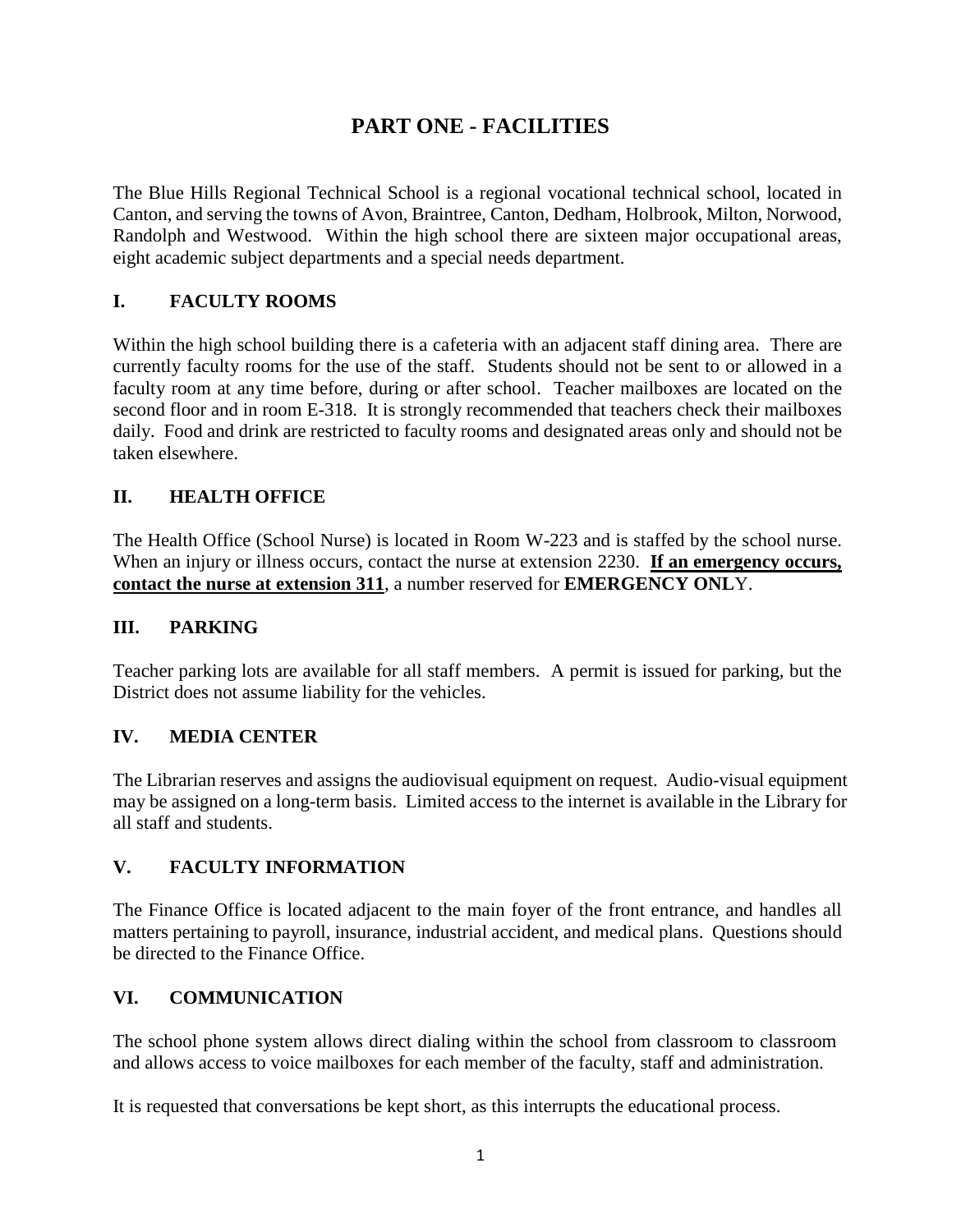The phone system is for the use of school business and should not be used for personal calls except in the case of an emergency.

Voice Mail: Teachers are requested 1) enter voice mail greetings into classroom phone; 2) check voice mail daily for messages; 3) keep mailbox up-to-date and clear.

Email: The District reserves the right to monitor the school provided email account at any time without warning. Email is archived and public record.

Faculty expecting visitors should notify the security desk where they can be reached.

### **PART TWO - HOMEROOM AND LOGISTICS**

#### **I. HOMEROOM PROCEDURES**

- A. Homeroom instructors must be in the area of their homeroom corridor by 7:40 A.M. Homeroom activities begin at 7:47 A.M.
- B. Attendance Responsibilities
	- 1. Attendance should be taken at 7:47 A.M., unless otherwise notified.
	- 2. Homeroom teachers (or alternates) are responsible for the **accurate recording of student attendance**.
		- a. Each student is required to sit in an assigned seat which is identified on an accurate seating plan stored in the middle desk drawer.
		- b. A student not in homeroom at 7:47 a.m. is marked absent.
		- c. The homeroom attendance must be submitted through the Aspen X2 Attendance Program by the homeroom teacher. If the Aspen X2 system is not operating the homeroom teacher should write down the names of the absent students and deliver it to the Student Affairs Office immediately after homeroom. Homeroom teachers should read out loud the names of the students marked absent to verify attendance.
- C. The Student Affairs Office will update attendance due to late arrivals, late buses, etc. Teachers who detain a student during homeroom and are not the student's homeroom teacher must notify the Student Affairs Office immediately in order to update attendance records.
- D. **It is the responsibility of the homeroom teacher to verify daily attendance. If a discrepancy is noted, the teacher should contact the Student Affairs Office immediately.**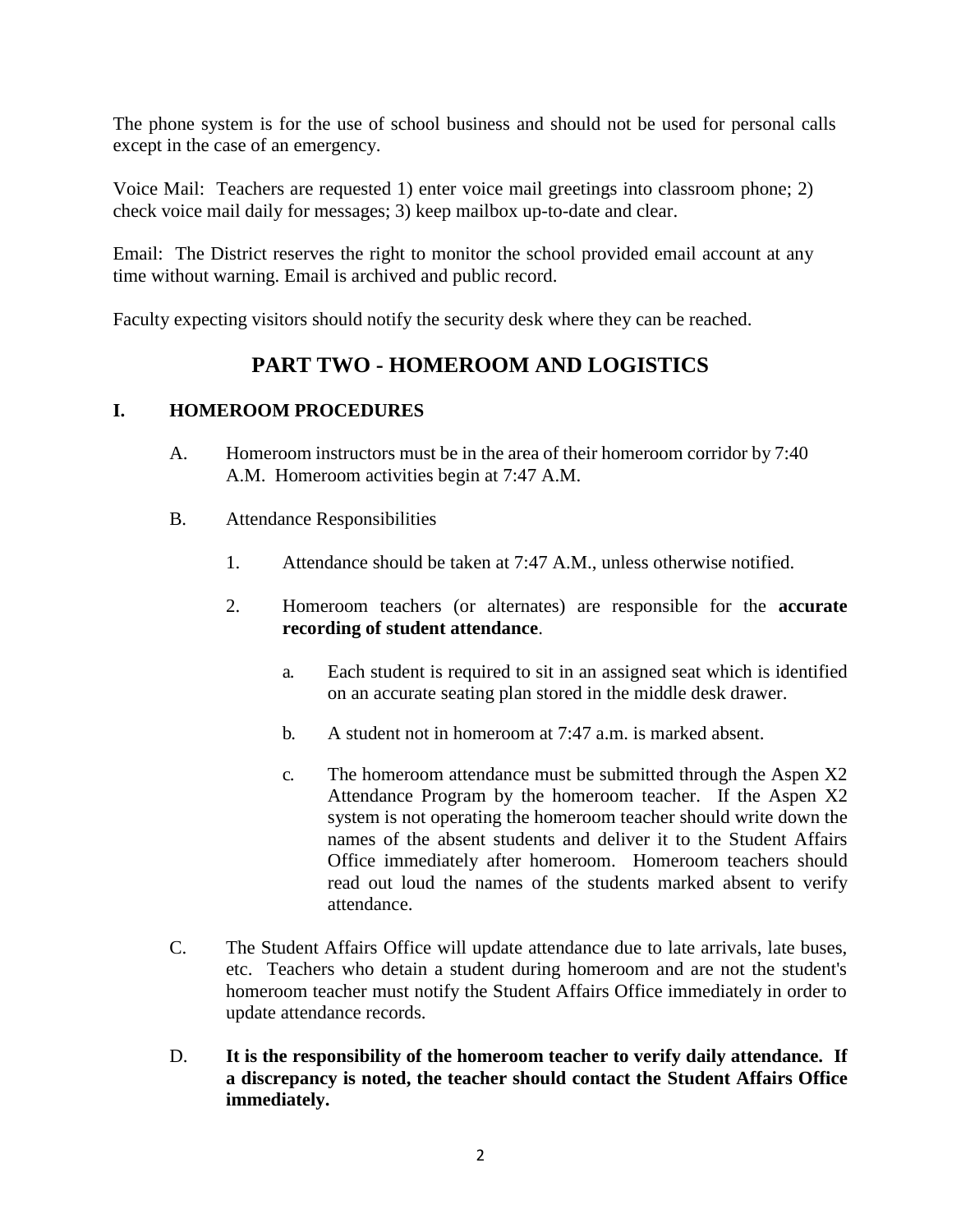- E. Homeroom Activities:
	- 1. The WBHR radio station broadcasts the daily recitation of the Pledge of Allegiance. It is required in each homeroom and if a problem occurs, report it to the Student Affairs Office. Announcements for students during homeroom period are also made and students should be instructed to remain quiet during this time.
	- 2. Students are not allowed to consume food or beverage in the homeroom.
	- 3. Teachers are responsible for checking students' adherence to the school dress code as outlined in the Parent-Student Information Handbook.

#### **II. CLASSROOM AND VOCATIONAL PROGRAM. PROCEDURES**

#### *Academic classes and vocational programs should never be left unattended,*

#### *Academic classes and vocational programs are expected to start on time and end on time.*

#### **A. Seating Plans**

An accurate seating plan is required for each class. In order to help substitutes, the plan should be stored in the middle drawer of the teacher's desk. The seating plan should contain the student's full name, grade, program and room number of the student's prior class. This information will help the teacher when writing a detention or a report on a given student and will give an indication of the amount of corridor passing needed.

#### **B. Attendance Records**

The attendance for each class should be checked against the daily electronic attendance screen on the homeroom computer. Attendance for Vocational Programs should be checked four times daily: at the beginning of the day, before and after lunch, and before the close of the school. **If a discrepancy is found between the teacher's records and the student affairs office attendance sheet, the student affairs office should be notified by phone with a follow-up discipline form sent to the Student Affairs Office.**

#### **C. Maintenance**

- 1. Teacher's desks and file cabinets should not be moved from a room without administrative approval.
- 2. Classroom lights should be off and doors locked when the room is not in use.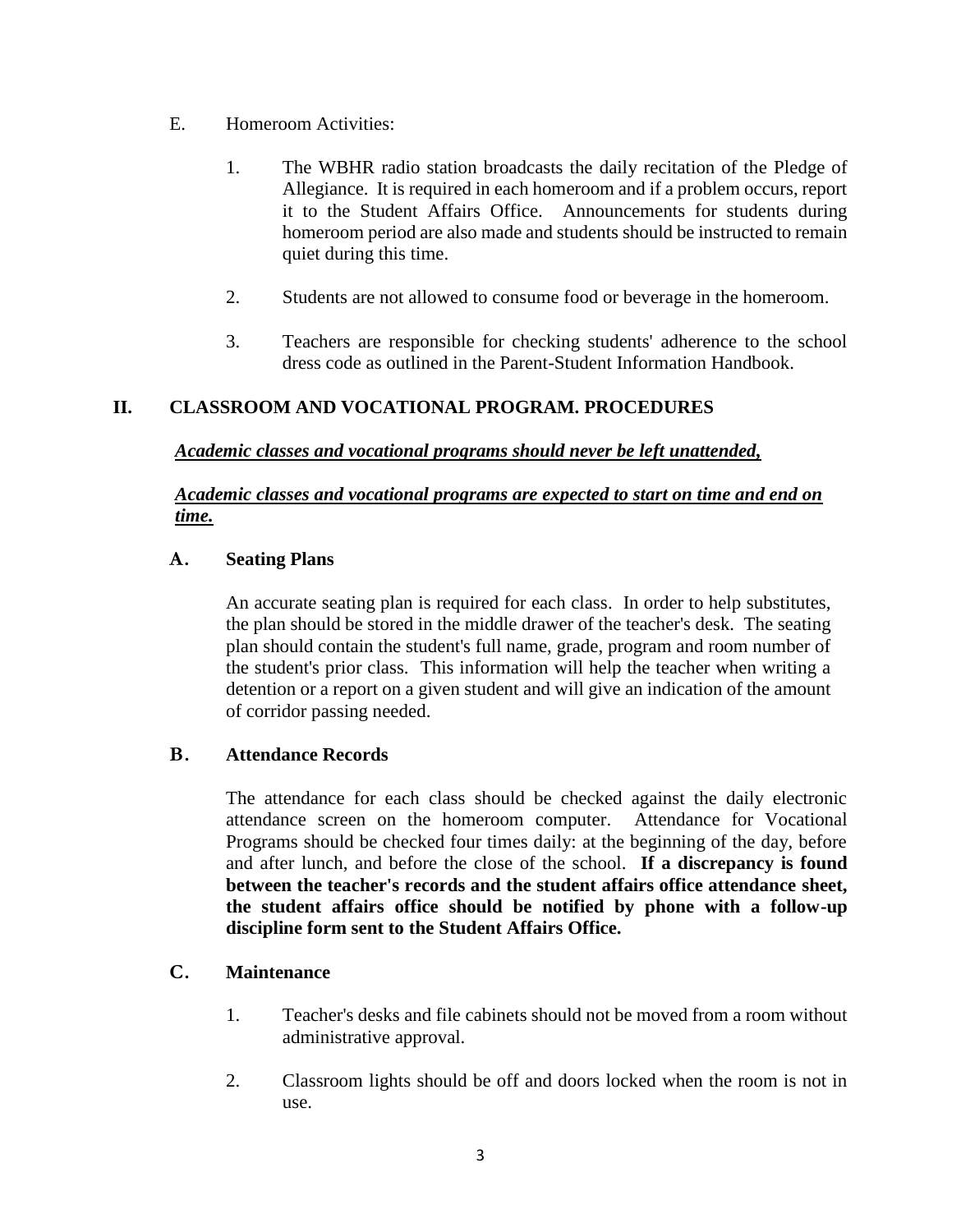- 3. At the end of the day blinds and shades should be lowered and left in the open position, windows closed, chalkboards clean, and rooms and vocational program secured.
- 4. Any functioning Univent heating units should be free of materials at all times.
- 5. All keys issued by the school remain the property of the District and must not be copied. **An instructor should never give a key to a student** because a single key will often open several areas. Keys should always be secured and not be available for unauthorized use. If a key is lost, it should be reported in writing to an Administrator. All keys must be returned to your Administrator's office at the end of the school year.

#### **D. Accidents**

1. When an injury or illness occurs, contact the nurse at extension 2230.

#### 2. **If an EMERGENCY occurs contact the nurse at extension 311.**

- 3. Any time an accident takes place in the vocational program shop or classroom, an accident report must be made out by the teacher and forwarded to the nurse, even if the accident seems minor. Forms for student accident reports are available in the nurse's office (Room W-223).
- 4. At the first indication of an electrical storm, all activities taking place out-of-doors must be terminated and students moved inside immediately. This applies to physical education classes, sporting events and any other activity that takes place outside.

#### **E. Teaching Tips**

- Always be prepared and ready to teach.
- Have a class activity that brings class to order: you must have your student's attention before you can teach.
- Have a plan/organization of the class:
	- 1. Presentation of information
	- 2. Discussion
	- 3. Question and answer
	- 4. Writing/Problem solving
	- 5. Review of information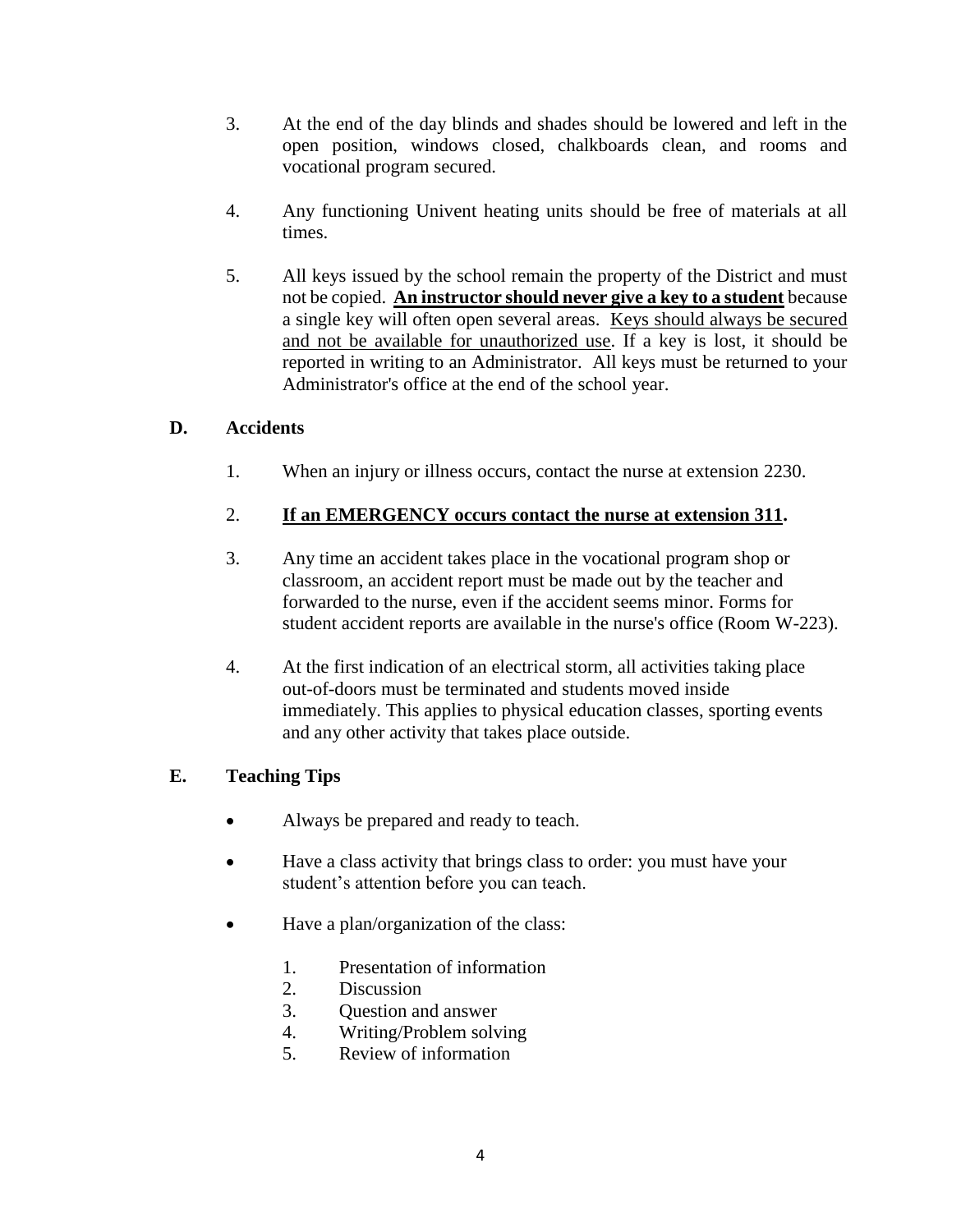- Always have a meaningful lesson that follows school curriculum.
- Let students know classroom rules on the first day of class and enforce these rules.
- Get to know your students call them by name be seen at student activities - dances - sporting events.
- Set standards for students and treat all students the same.
- It's good to let students see success early in the year. In most cases they will work hard to keep those grades all year long.
- Hold students accountable for their actions.
- Don't be afraid to listen to your students. They can give you many insights into their needs and how they best learn.
- Try to always be positive with your students.
- Don't assess all students alike. Try to find something positive in anything they do.
- Make all assignments meaningful. Don't just give homework that doesn't relate to class material.
- Don't be afraid to call parents. In most cases they will become allies and help with class behavior.

#### **III. INFECTIOUS DISEASES**

#### STANDARD PRECAUTIONS FOR SCHOOL SETTINGS

#### Definition of Standard Precautions

Standard precautions refer to the usual and ordinary steps all school staff need to take in order to reduce their risk of infection with HIV, the virus that causes AIDS, as well as all other blood-borne organisms (such as the Hepatitis B virus). They are universal because they refer to steps that need to be taken in all cases, not only when a staff member or student is known to be HIV-infected. They are precautions because they require foresight and planning, and should be integrated into existing safety guidelines.

#### Protocol for Standard Precautions

In response to the increase in hepatitis B and human immunodeficiency virus (HIV) infections, the Centers for Disease Control have recommended "universal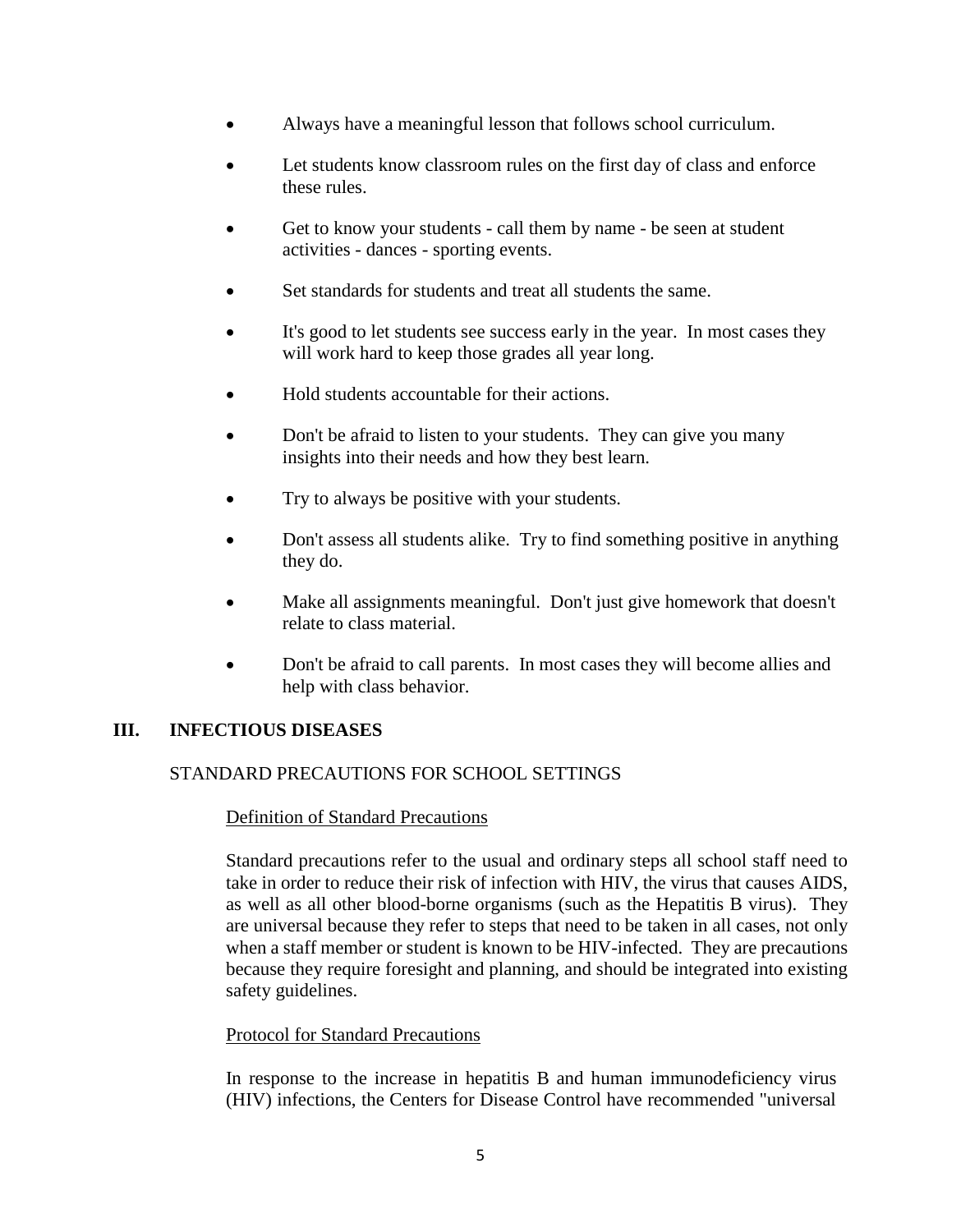blood and body-fluid precautions." These measures are intended to prevent transmission of these and other infections, as well as to decrease the risk of exposure for staff and students. As it is currently not possible to identify all infected individuals, these precautions must be used with every student, regardless of his/her medical diagnosis.

Standard precautions pertain to blood and body fluids containing blood. Saliva, sputum, feces, tears, nasal secretions, vomit, urine and body wastes can be sources of other infections and should be handled as if they are infectious.

The single most important step in preventing exposure to and transmission of any infection is anticipating contact with infectious materials in routine as well as emergency situations. **All staff should be prepared to use the appropriate precautions and techniques in the case of an emergency**. Diligent and proper hand washing, the use of barriers, appropriate disposal of waste products and proper decontamination will enhance protection.

All staff members are encouraged to keep two pair of gloves in the classroom desk draw as well as in the Vocational Program First Aid boxes. Replacement gloves should be requested from the Nurse's office immediately after use. Blood spills should be referred to the Maintenance Department. Students are to be removed from the area. Contaminated spills will be cleaned up with a solution of 1 part bleach diluted in 10 parts water.

Staff members are encouraged to consult their physicians to be vaccinated against Hepatitis B, especially those in vocational programs that put them at risk for exposure to blood-borne pathogens.

Call maintenance if there is a blood contaminated spill. They will be available to disinfect with a diluted solution of bleach or other CDC approved disinfectant. Appropriate protective wear, including (but not limited to) gloves should be utilized at all times. If the situation warrants, (as may occur in housekeeping), goggles and clothing protection should also be utilized. Keep area clear of students and other unauthorized faculty.

#### **IV. CORRIDOR PASSING**

- A. **All** staff are responsible for monitoring the corridors. Staff should supervise stairwells and restrooms in the vicinity of their classrooms. A teacher should not leave an area while students are present.
- B. Teachers may recommend disciplinary action directly to the Dean of Students for those students who have committed infractions in the corridors.
- C. Teachers who have a vocational program period prior to lunch should walk the class to the cafeteria. If a cafeteria supervisor is not present, the teacher is to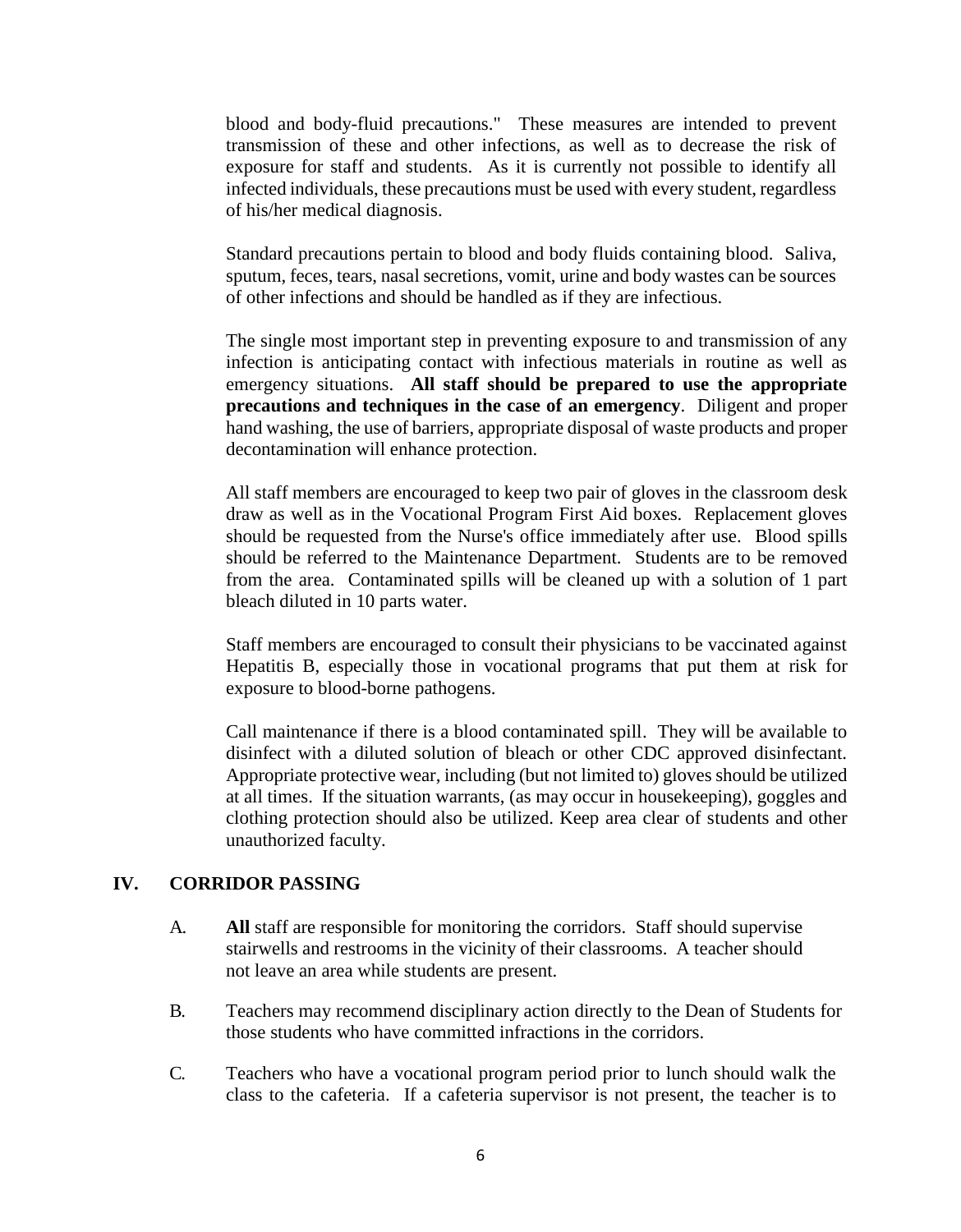remain with the students. Academic teachers should monitor the corridors near their classroom until all students have left.

- D. Teachers must escort students to scheduled assemblies and remain with them during the program. In order to avoid delaying the assembly programs instructors are requested to allow enough time to reach the designated area.
- E. Requests for student passes during class time should be discouraged because this allows a student to roam the corridors without supervision. Students should not leave class without a signed pass from a teacher or a guidance counselor.
- F. Students may not use cell phones or any electronic devices during instructional time without explicit permission from the instructor. If a student has to make an outgoing phone call at any time, he/she should be given a pass to the nearest administrator's office and the call may be made from that office.
- G. Only one student at a time should be used for delivery to offices.
- H. Students may not leave the building for any reason without a pass from the Student Affairs Office and adult supervision. Students given an assignment outside the building must be under the direct supervision of an instructor.

#### **IV. INCOMPLETE MAKE-UP**

- A. Students have **until the mid-point** of a marking period to make up incomplete grades for the prior term.
- B. **Home tutoring policy**: When a student is out of school for 3 or more continuous days, the student's guidance counselor will gather the student's assignments from his/her teachers. Once it is determined by a physician that a student will be out of school for a period of more than ten school days, and tutoring is recommended, the student may be placed on home tutoring by guidance. Each student will receive tutoring in English, math, science, social studies and related technology.

The Vocational Lead Teacher will be contacted by the guidance department as to the possibility of a teacher in the department being interested in providing tutoring in the respective technical/related area. If this is not possible, the Lead Teacher will be given the option of assigning a home project which could result in a vocational program and/or related grade, then prior to the student returning to school, the Special Services office will schedule a review meeting in order (1) to determine whether it is appropriate to return to school, (2) to develop a reasonable method and time frame for the make-up of vocational program and related projects, and (3) to determine if any supportive services are needed. The following staff **may** be consulted with regard to tutoring: The Special Services Administrator, School Nurse, and the Lead Teacher, the respective Guidance Counselor, the student and the parents.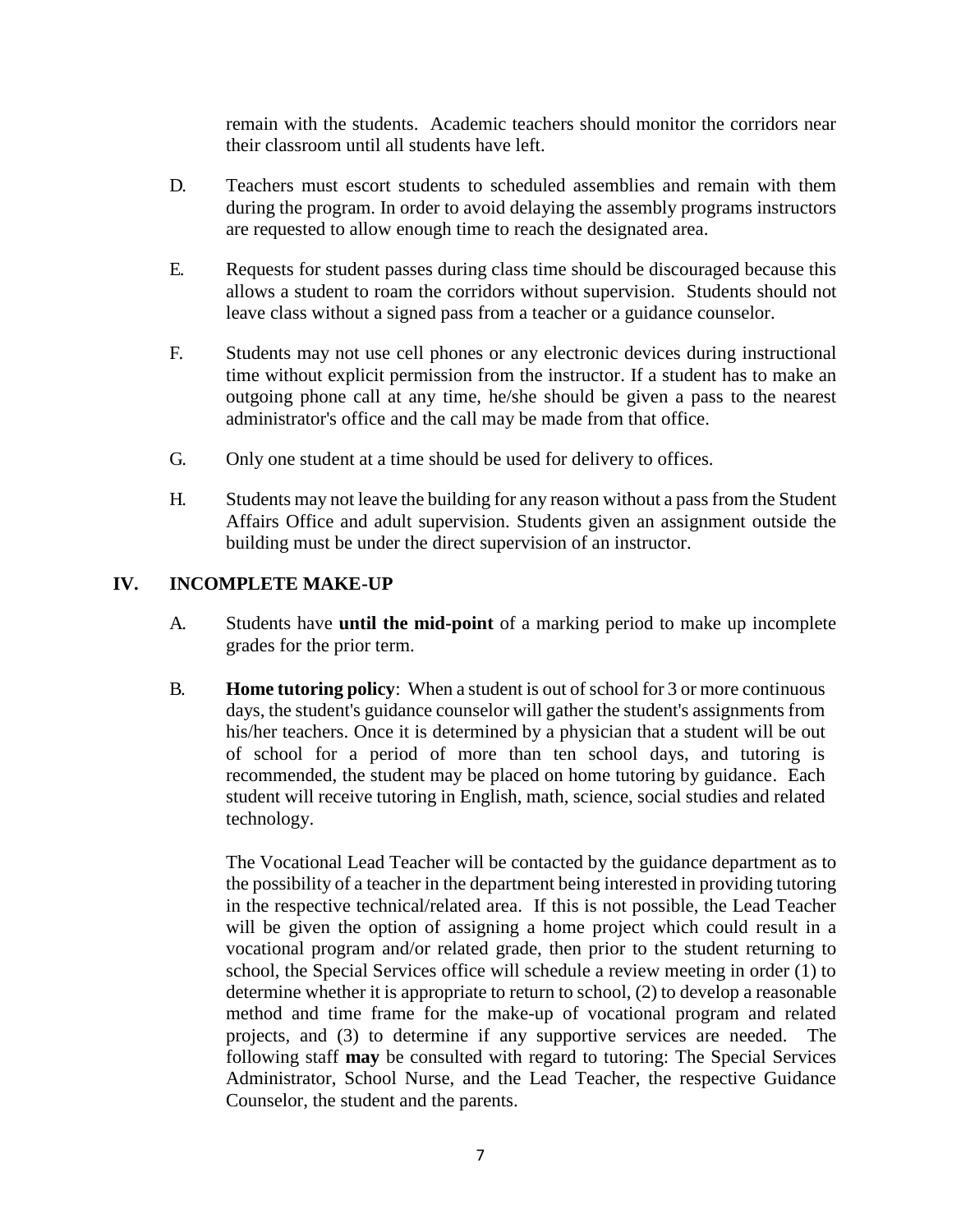The Guidance Counselor should contact the student's parent for purposes of notification or to set up a meeting involving several staff. Meetings that are between a parent and teacher (possibly including the student) should be arranged by the teacher of the subject of concern. In specific cases, which present extreme circumstances, and may require a decision by the entire Academic Review Board.

#### **VI. GRADING PROCEDURES**

- A. Academic report card grades are based on classroom participation, homework, assigned projects, quizzes and tests. Grading for attendance is illegal.
	- 1. Two or three grades per week should be recorded in the Aspen X2 program. In addition, teachers may keep a rank book for their records.
	- 2. Tests and quiz papers should be returned to students no later than the end of the next academic week.
	- 3. Academic teachers should assign homework daily during academic week and are strongly encouraged to give assignments that can be completed during vocational programs week. Assignments should be meaningful, relevant and challenging, and should reflect common sense in terms of length.
- B. Vocational grades are based on daily vocational work, projects, tests, and co-op education evaluation. Teachers must keep accurate records of students completing activities assigned to them when applicable.
- C. The mark given by the teacher should reflect the performance of the student in relation to capabilities. Individual differences in students must be considered in the grading process for both academic and vocational subjects.
- D. Classroom and vocational program discipline is reflected in the conduct comments.
- E. Grades must be kept accurately in Aspen X2. Aspen X2 is the official record that an instructor has to justify a particular mark for a student.
	- 1. Attendance must be taken and recorded in each class. It is the teacher's responsibility to verify the student's attendance in class with that of the published school attendance. Discrepancies should be noted in writing and forwarded to the Student Affairs Office.
	- 2. An accurate record should be kept each time a student stays for extra help or make up, or is requested to do so.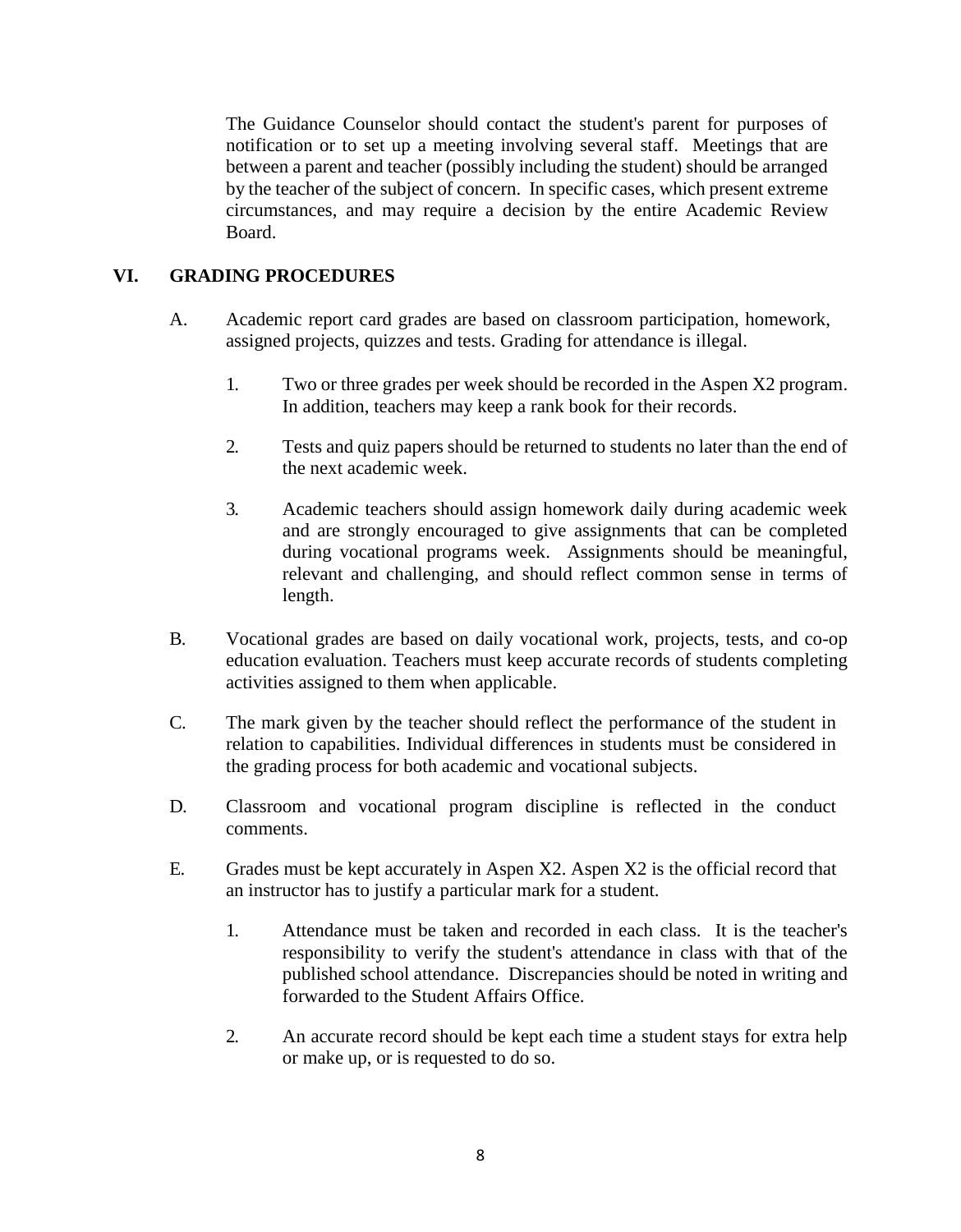#### F. Report Card Grading

1. Teachers will be given detailed instructions on grading procedures using Aspen X2 software.

#### 2. *Grades must be submitted when required. One teacher can hold up report cards for the entire school*.

- 3. When an instructor makes a grade change the Academic Director's office should be notified, in writing, (on a report card maintenance form) of the change as soon as possible.
- 4. Incomplete grades issued in a given term must be updated at the **mid-point** of the next term when incomplete edit sheets are distributed to teachers. Grades of incomplete are available only for terms one, two and three.
- 5. Credit charts are shown below.

| Letter Grade    | <b>Numerical Grade</b> |
|-----------------|------------------------|
| $\mathbf{A}$    | 93-100                 |
| $A-$            | 90-92                  |
| $B+$            | 87-89                  |
| B               | 83-86                  |
| $B-$            | 80-82                  |
| $C+$            | 77-79                  |
| $\mathbf C$     | 73-76                  |
| $\frac{z}{C}$   | 70-72                  |
| $\overline{D+}$ | 68-69                  |
| D               | 63-67                  |
| $D-$            | $60 - 62$              |
| $\mathbf{F}$    | Below 60               |

6. The marking system is as follows: / Grade Point Average.

I - Incomplete (no incompletes are allowed for the 4th term)

No grades should be given to a student unless all **WORK** is completely made up.

G. Report cards will be issued to students four times during the school year: November, February, April and July. A Connect Ed call will be made to notify families that report cards or progress reports have been published on Aspen X2.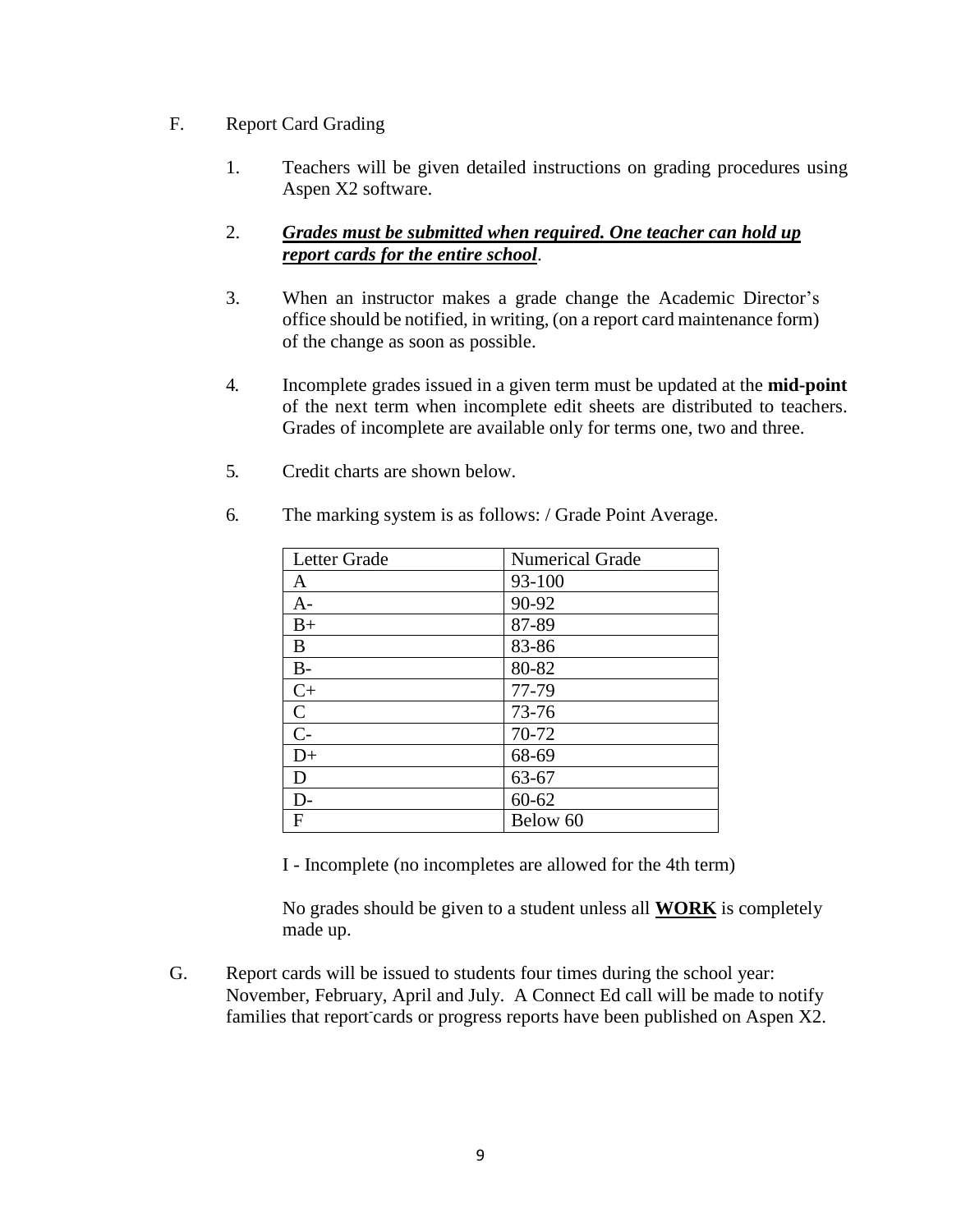- H. Progress Report
	- 1. All students should have a progress report issued quarterly, even if they are doing well. It should not be reserved for students who are not performing but also to indicate good achievement/effort. Progress reports may indicate progress and effort as well as under performance and other issues a teacher may want to advise parents about. Appendix D.
	- 2. It is school policy to issue progress reports during the time period indicated in the school calendar.
- I. Class Rank

Quality points are applied to a student's grade point average in order to determine a Weighted GPA. Many of the core academic classes are offered at different levels:

- 1. Advanced Placement = 4.25 QP
- 2. Honors =  $4 \text{ OP}$
- 3. College Prep and All Vocational  $=$  3 or 3.5 QP
- 3. Standard or Team = 2 QP
- 4. Resource or other =1 QP.

Honors level courses (4 Quality Points) may require Lead Teacher Approval. AP courses require Lead Teacher and Academic Director approval.

Grade point averages (GPA) and class rank are important to students seeking scholarships, financial assistance and other post-secondary endeavors. GPA and class rank are calculated using a system of levels and credits.

#### **VII. GENERAL PROCEDURES**

- A. Keeping a current *Lesson Plan Book* is important for pacing of your curriculum and preparing for instruction. Plan books are required to be completed no later than three school days in advance of the next school week (typically Wednesday). Your supervising administrator will review the books weekly (no later than the Friday before the start of the latest recorded week of planning) and may make suggestions/commendations as necessary and appropriate. **Please have the Plan Book in an unlocked middle drawer.** It is acceptable practice to plan for a week and then amend the information in another color ink as content and coverage may have changed over time.
- B. Standardized individual achievement tests, intelligence tests and other psychological tests may only be administered by the Special Services Faculty with prior parent and administrative approval.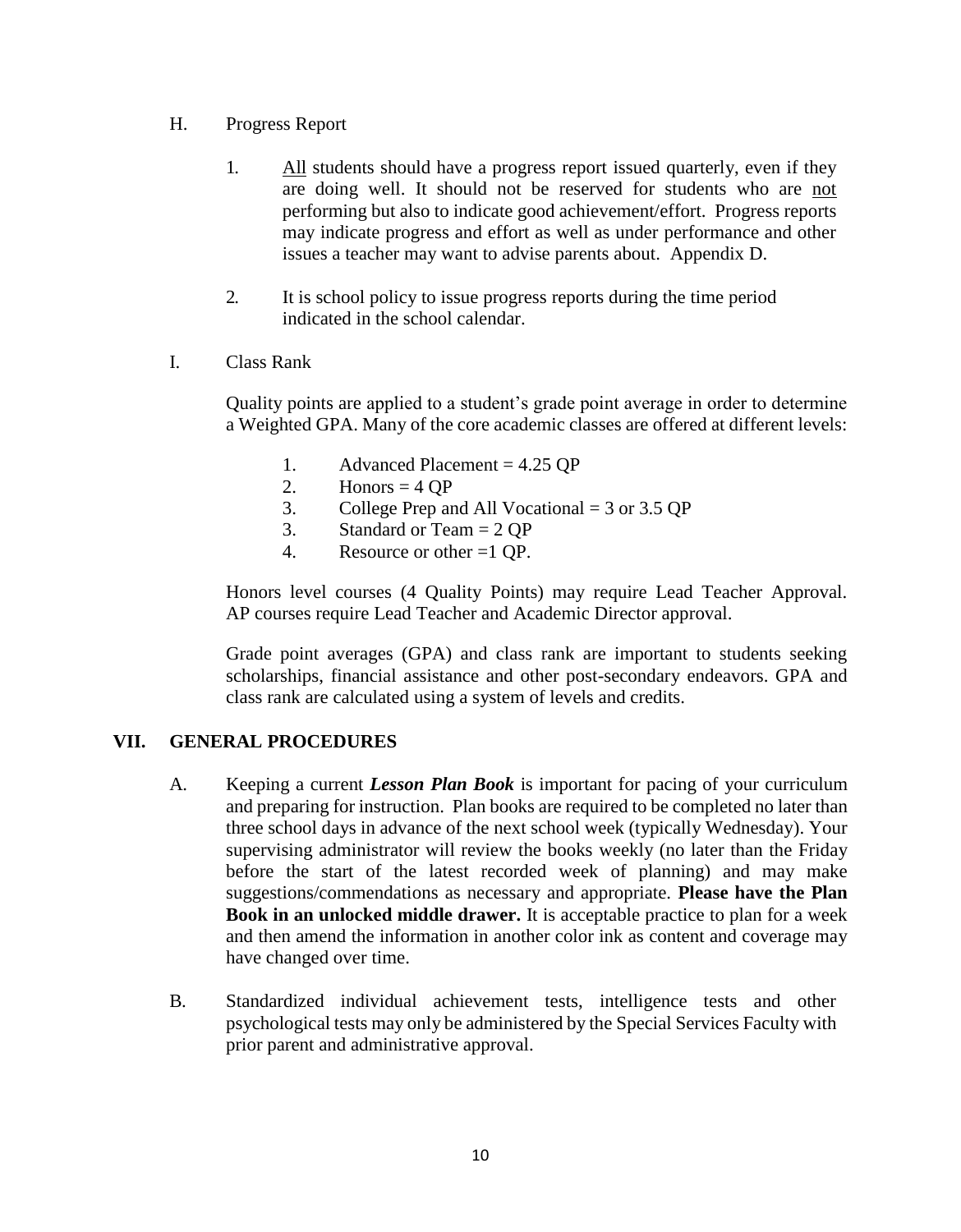- C. The Parent-Student Handbook is distributed on an annual basis and delineates policies and procedures for students. It is the teacher's responsibility to ensure that students comply with the policies.
- D. Reproducing Instructional Material

The Graphic Communications Department provides a Copy Center service to teachers requiring large amounts of copies. This provides the best copy in the most economical way. Teachers are encouraged to take advantage of this service. Individual copiers are also available in the Academic and Vocational Administrators offices; as well as Student Affairs, the Business office and Special Education office. These are designated for limited use only. **ATTN: Due to copyright laws, any copyrighted materials (i.e: textbooks) books may not be copied.**

- E. Field Trips
	- 1. The purpose of field trips is to enhance the education of students in a specific area.
	- 2. Procedures to be followed in requesting field trips:
		- a) The request for a field trip should be submitted in writing to the appropriate Administrator by the Lead Teacher.
		- b) Administrative approval must be received by prior to final arrangements for the field trip.
		- c) Extended (overnight) field trips require School Committee approval or field trips out of state.
		- d) Parent/guardian permission slips are required for each student.
	- 3. At least one instructor must sit in the rear of the bus on all field trips. This does not apply to van use.
	- 4. Teachers should **not** transport students in their own vehicles at any time or for any event.
- F. Fund Raising
	- 1. All fund raising activities must receive prior approval from the Principal and/or Dean of Students.
	- 2. All student account funds belonging to extra-curricular groups, including athletics, must be deposited in school accounts in accordance with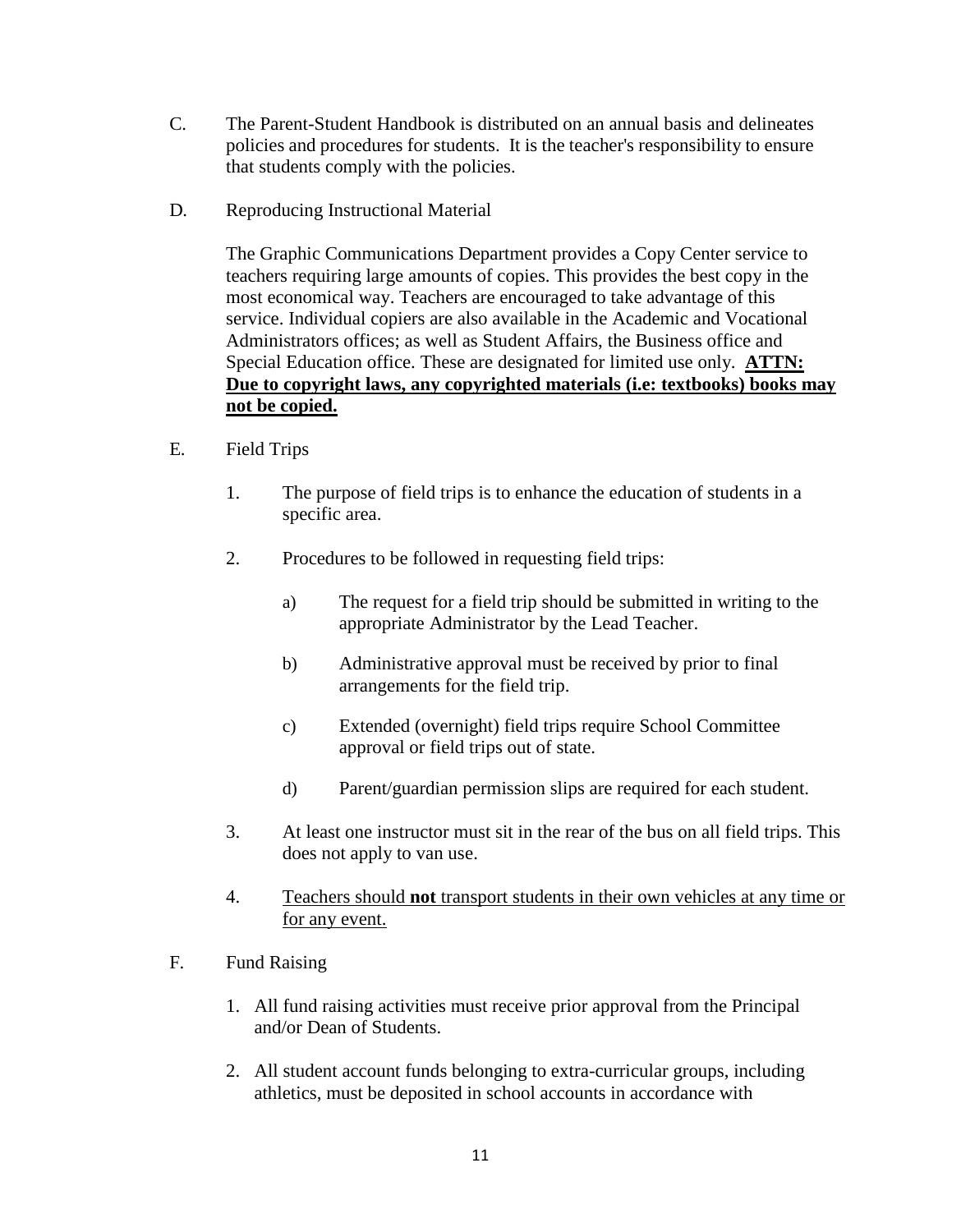Massachusetts General Laws, Chapter 44, Section 53 and Chapter 71, Sections 16 (f), 16 A and 16 D.

- 3. The sale of food must conform to the BHR Wellness Policy.
- G. Building Access
	- 1. All requests by students to bring student visitors into the school for a day to explore a vocational program area will be generated through the Admissions Office. No student visitors will be allowed in the school unless the request has had prior approval. The only time that student visitors will be allowed to explore vocation program areas will be during the week that the student making the request is in the vocational program. Other alumni or student visitors must arrange for visits to teachers or vocational program areas after 2:30 PM on school days.
	- 2. Unsupervised students are not allowed in the school building.

#### **3. Staff should question strangers or unauthorized individuals in the building and contact the nearest Administrator in the event of a problem.**

- 4. Teachers shall be responsible to support school policy regarding visitors, which states that all visitors to the building, including guest speakers, sales representatives, friends of the faculty, and guests of students, must obtain a visitor's pass from the security desk in the main lobby before entering the building. All visitors must sign in and out. An escort is required to accompany the visitor from the security desk to the visitor's destination as well as returning to the security desk. Permission to visit the building should be obtained from the Superintendent-Director, in advance, who will authorize assurance of a visitor's pass.
- 5. Teachers are requested to make appointments to see sales representatives or other visitors after 2:20 PM.
- 6. Staff members who have to enter the building on nights or weekends, when school is closed, must communicate with the Director of Facilities before coming into the school.
- 7. Staff use of school facilities other than during school day hours, must be scheduled through the office of the Superintendent-Director.
- 8. **The Principal should be notified as soon as possible when any police officer, firefighter or medical Faculty enters the building for any reason. Upon entering they should be directed to the security desk, the Principal will meet them in the lobby.**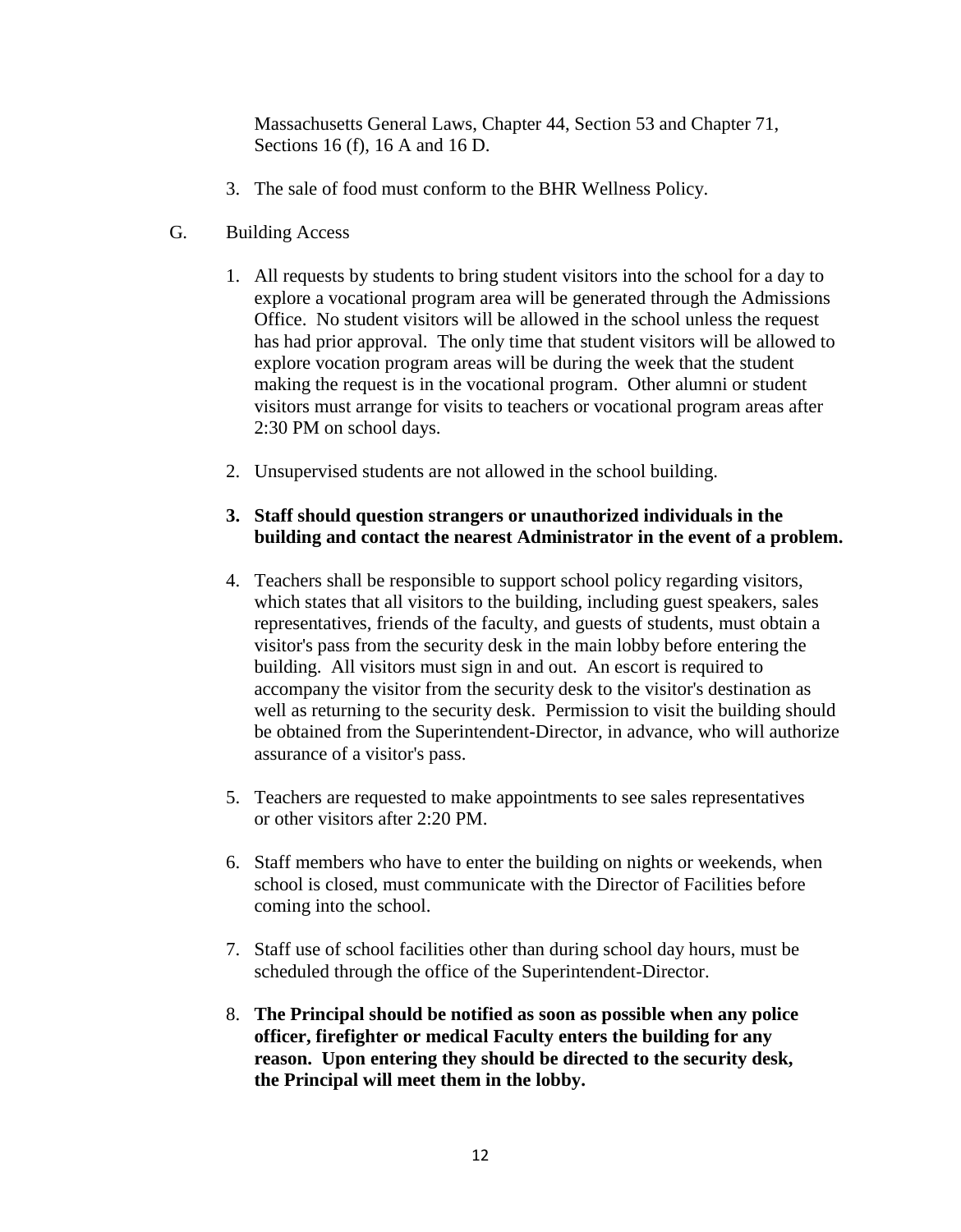- H. Students returning to a teacher for extra help, make-up or teacher detention **must remain with the teacher in the classroom or vocational program areas until 3:10 P.M.**
- I. Student Record Regulations

Student Record Regulations are specific and binding on all teachers and other school personnel. Department of Education Regulations clearly state who the third parties are who are entitled to receive information about a student.

- 1. The categories of authorized school personnel who are authorized to receive student record information are listed in 603 CMR 23.02
- 2. The list of authorized school personnel who are authorized to have access to the record are stated in 23.07 (3).
- 3. The Massachusetts Department of Education has implemented regulations concerning student and parent rights to review the "Student Record".

Complete copies of the regulations are available at the school. The following synopsis of the regulations will highlight the major points. The regulations provide that:

- 1. The school records are typically located in the Student Affairs Office and the Special Services Office and includes all data in the school that is personally identifiable by name or number to a particular student. The location of the records does not necessarily define whether a record is a student record.
- 2. The record is to be considered in two parts:
	- a) Permanent record is the transcript and contains only the following information: name, address, telephone number and student's birth date; the name, address and telephone of the parents or guardian; course titles, grades, grade level completed and the year completed.
	- b) The temporary record contains all other relevant educational information concerning the student including, but not limited to, attendance, health, discipline, activities and sports. Also included are special education records containing the IEP, evaluation and progress reports. The temporary record may include electronic and other communications between authorized school personnel and other persons (including the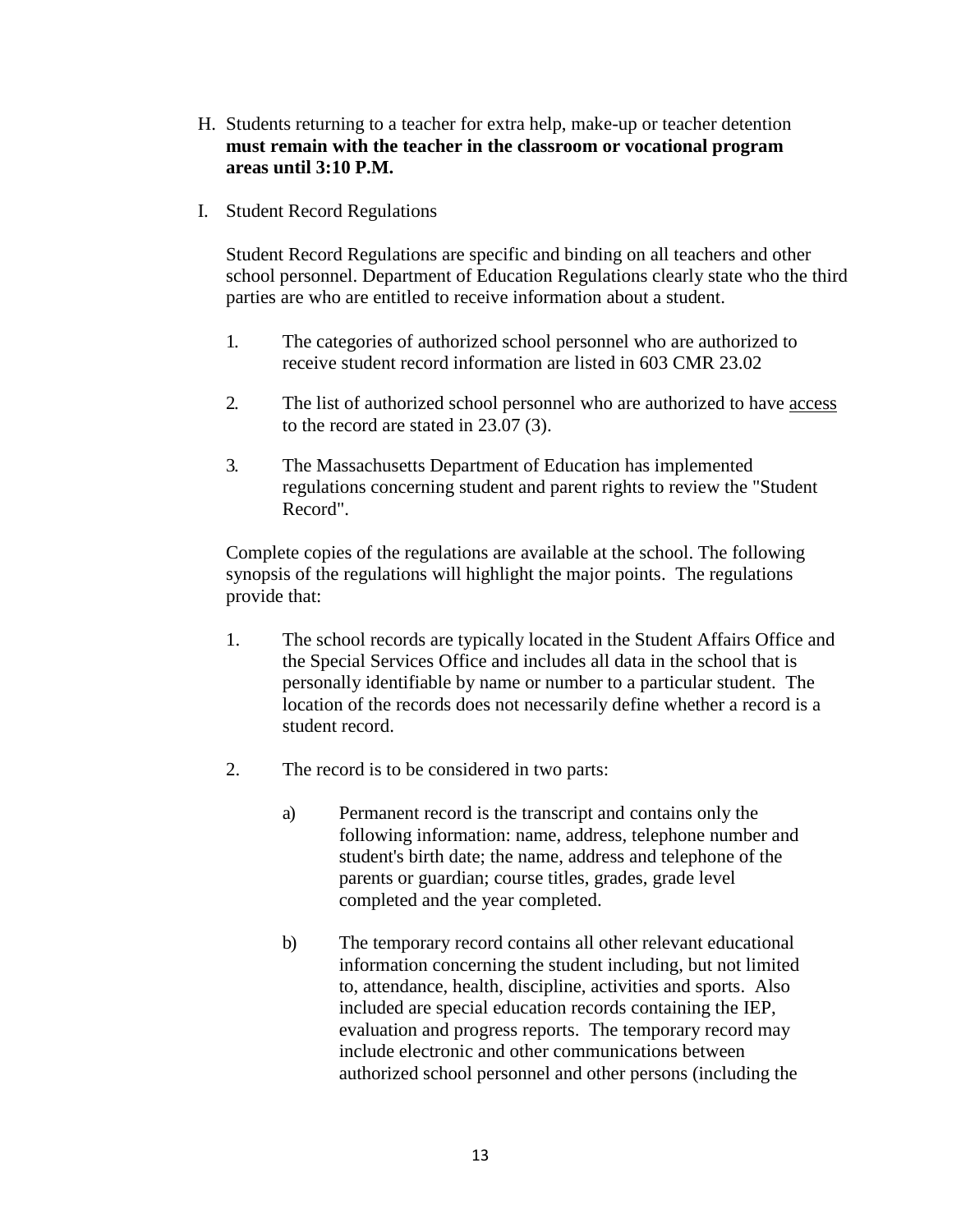parent and student) that contains information which is personally identifiable to a student.

- 3. Information in the student record may be handled by the following authorized school personnel:
	- a) School administrators, teachers, counselors and other professionals who are employed by the school committee or who are providing services to the student under an agreement between the school committee and a service provider, and who are working directly with the student in an administrative, teaching counseling, and/or diagnostic capacity. Any such personnel who are not employed directly by the school committee shall have access only to the student record information that is required for them to perform their duties.
	- b) Administrative office staff and clerical faculty who are employed by the School Committee or are employed under a school committee service contract and whose duties require that they have access to student records for the purpose of processing information for the student record.
	- c) The Evaluation Team which evaluates a student.
- 4. Information in the student record may not be disseminated in whole or in part, in any manner or form, orally or in writing, to a third party without the prior written consent of the student and/or parent, whichever is applicable. This, however, does not prohibit the publication of a student's name, class, and participation in school activities, honors, awards or post high school plans. To exclude their name from such publication, a student and/or parent, whichever is applicable, should notify the school office. Also, certain law enforcement, military faculty or court officials may have access, for cause, to a student's records. A non-custodial parent is eligible to obtain access to the student record unless the non-custodial parent is subject to a court order denying custody or limiting access to the student.
- 5. The permanent record must be maintained by the school for sixty years after the student graduates, transfers or withdraws from school.
- 6. The temporary record must be destroyed within five years after the student graduates, transfers or withdraws from school. For special education students, special education files will be destroyed after seven years.
- 7. The student and/or parent have the right to submit material to be added to the student record or to have a conference with the Principal to request that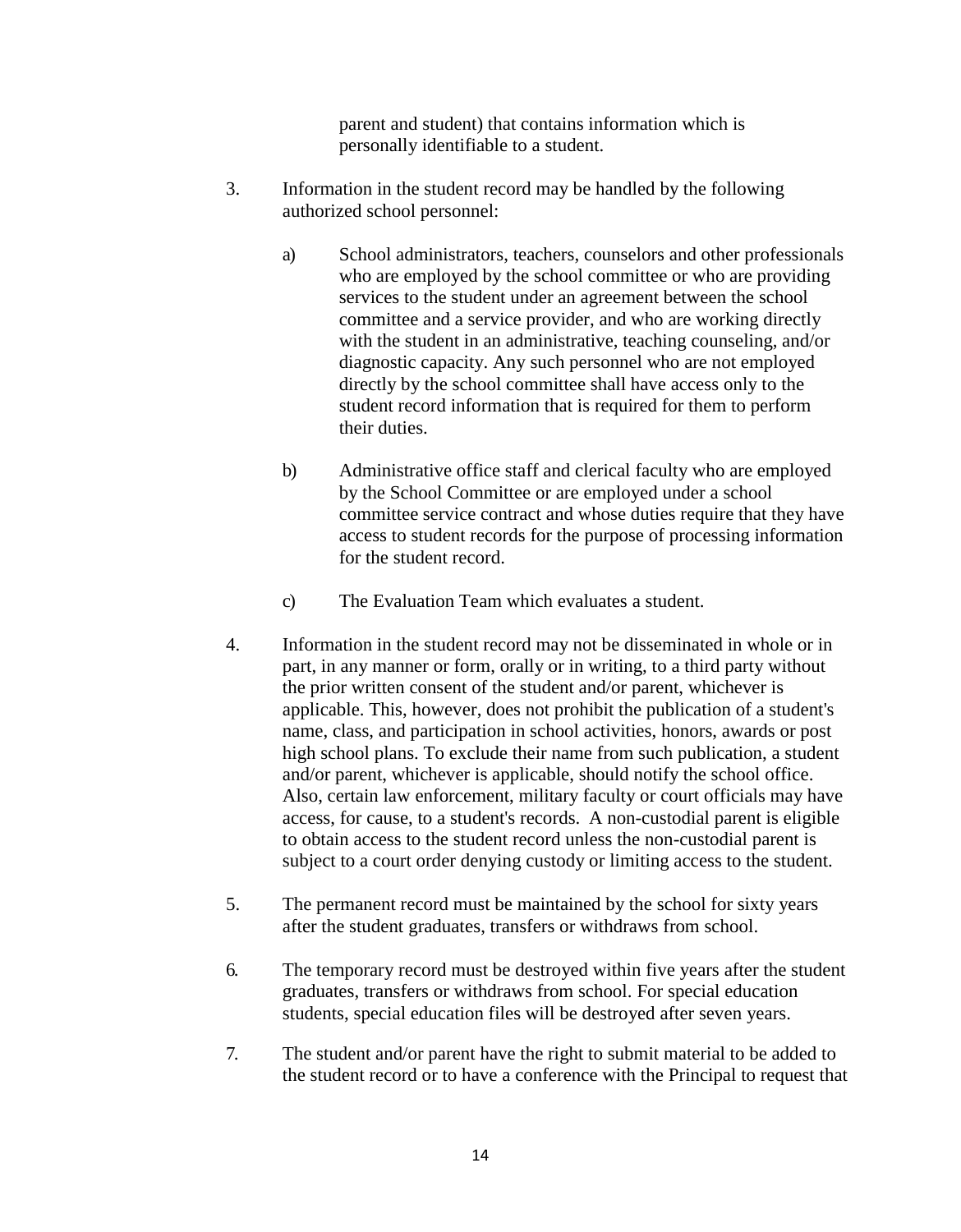records be amended. Parents or guardians have the right of appeal if the request is denied.

These regulations were adopted to ensure that the records of each and every student be kept confidential and to give parents and/or students the right to inspect the student record.

In conformance with Chapter 71, Section 34E of the laws of the Commonwealth of Massachusetts, a parent or guardian may inspect the school records of their son or daughter.

- J. Showing Movies in Class/Vocational Programs
	- 1. All movies or videos must be approved by the Lead Teacher before being shown to the students. In the absence of the Lead Teacher permission must be granted by the appropriate administrator.
	- 2. All movies or videos must be previewed by the instructor before being shown to the students. R-rated, NC17 rated or unrated movies are **not** allowed. Unrated movies may be reviewed and approved by an administrator.
	- 3. No presentations of movies or videos by a substitute teacher without approval by the Lead Teacher.
	- 4. All movies must be educational in scope.
	- 5. All movies must relate to subject matter at time of showing
	- 6. Use school library for resources.

#### **VIII. VOCATIONAL PROGRAM PROCEDURES**

- A. Safety
	- 1. Student safety is the legal and moral responsibility of teachers and a subject of major concern for all staff members. It is an ongoing subject of instruction to be practiced by the staff and students at all times.
	- 2. Each vocational department must have safety rules and regulations approved by the school administration which is adhered to by staff and students. Students must be instructed in these rules and regulations, as well as the "General Safety Rules and Regulations." Appendix C.
	- 3. General Safety Rules and Regulations must be posted in all vocational program areas.
	- 4. Safety examinations: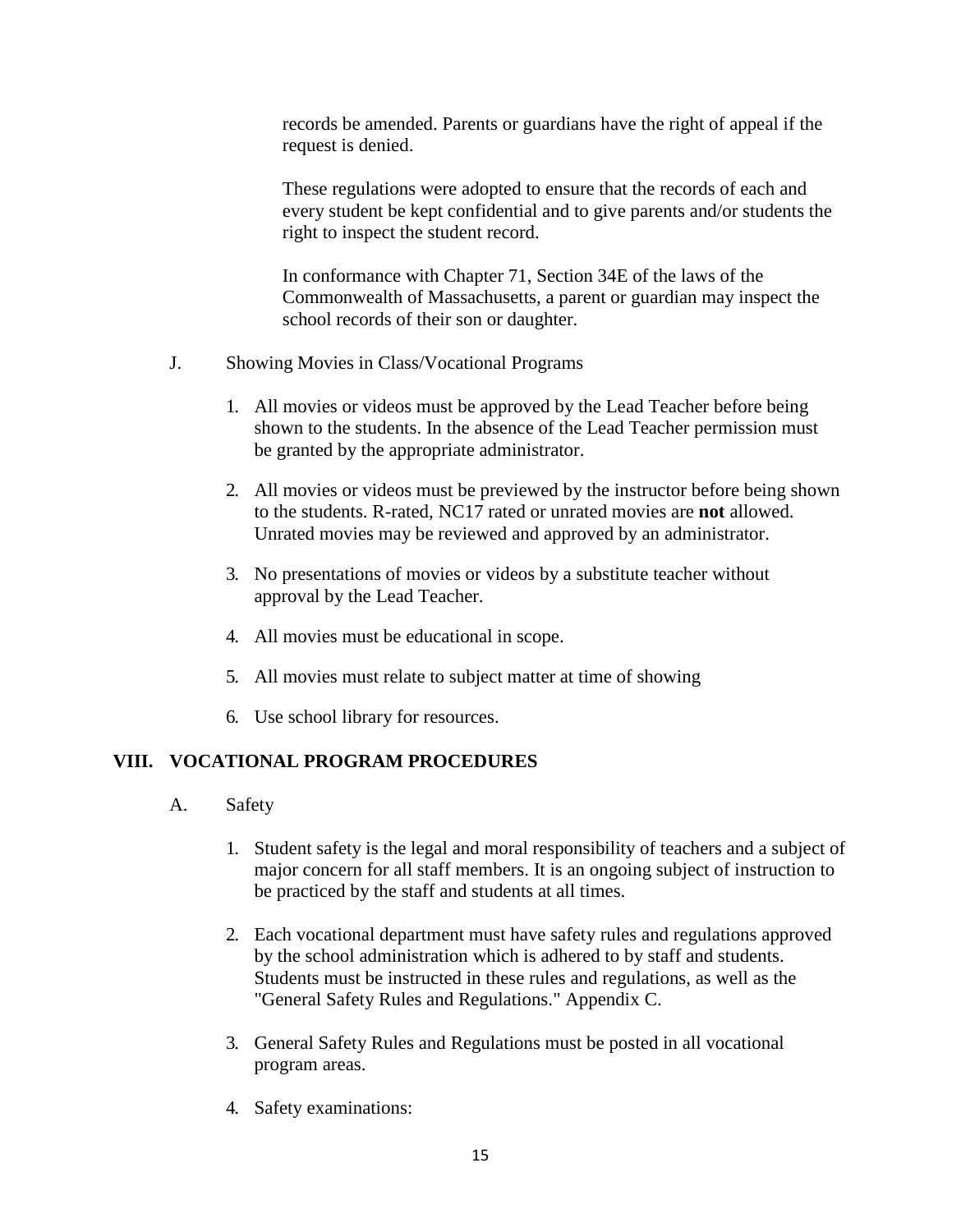- a) Vocational instructors must administer general and specific written safety examinations to all of their students.
- b) When a student has a reading or writing problem, the teacher may read the questions to the students and/or write down the response of the student.
- c) Students must receive a passing grade of 100%.
- d) Exams must be graded, signed and dated by the instructor.
- e) All writing on exams must be in ink.
- f) General Safety Examination: The school General Safety Examination must be taken by every student during first week of the program each school year. Once completed they will be sent to the Vocational Directors office.
- g) Specific safety examinations:
	- 1) Specific exams must be taken at least once by every student prior to their using specific equipment, machines, and tools, or prior to occupying specific hazardous areas within a program.
	- 2) Exams contain questions pertaining to safety precautions and procedures specific to the area or items to be used.
	- 3) Exams should be filed and maintained by the Lead Teacher.
- B. Vocational Program Dress:
	- 1. It is the responsibility of the Lead Teachers and program instructors to maintain students' proper dress.
		- a) Shirttails must be tucked in, shirts and pants properly buttoned.
		- b) Program clothing should be worn in a manner that will assure maximum safety to the student.
	- 2. Students in vocational programs that do not require uniforms may wear conventional dress in conformance with the school dress code.
	- 3. Students in select vocational programs students must purchase required uniforms and shoes.
	- 4. Appropriate footwear must be worn in the vocational program areas at all times.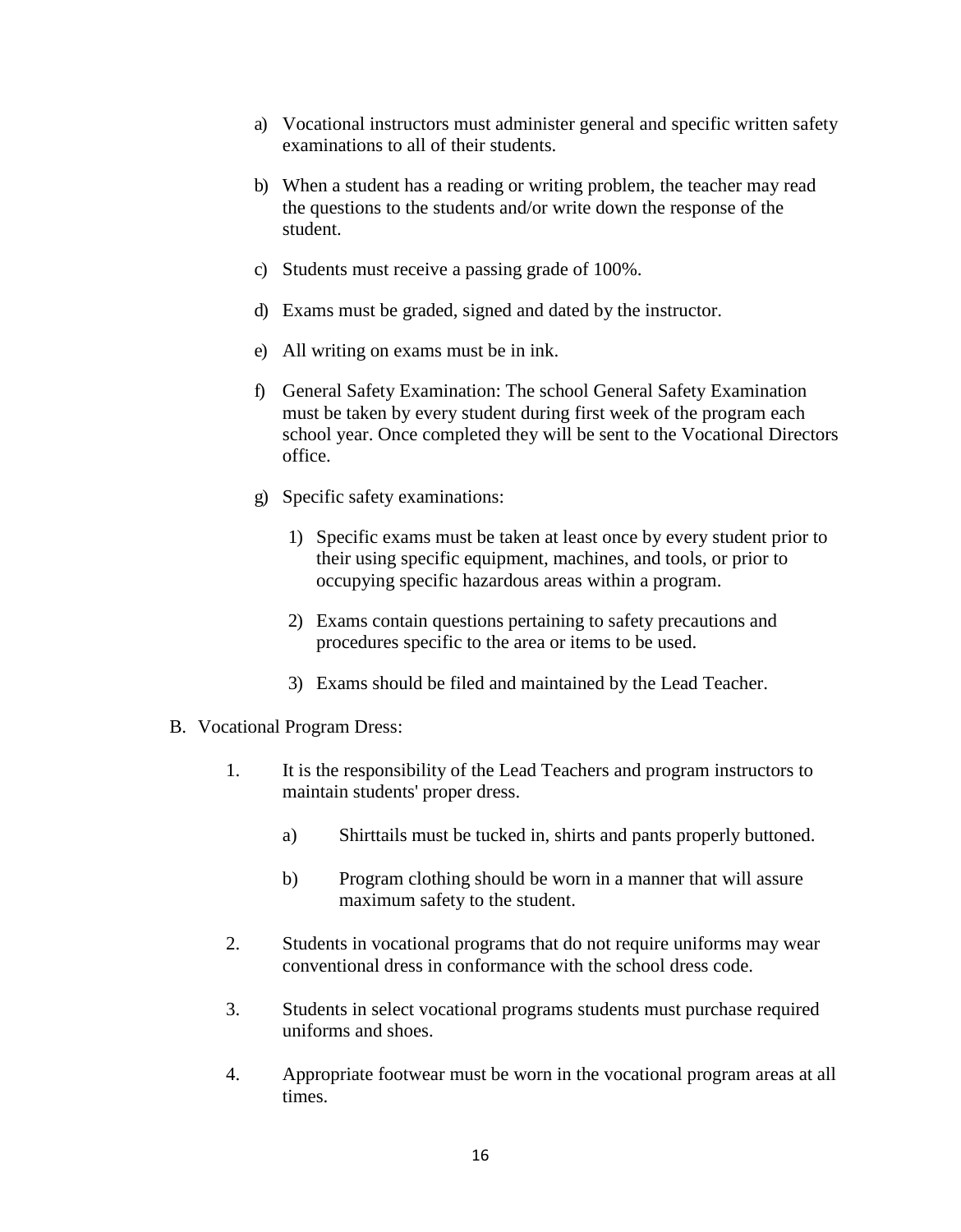- a) The activities of certain vocational programs require boots or shoes.
- b) If soft top or slippery soled shoes are deemed hazardous in particular vocational program areas, they will not be allowed.
- c) A STUDENT IS NOT ALLOWED TO HAVE BARE FEET UNDER ANY CIRCUMSTANCES AT ANY TIME IN THE SCHOOL BUILDING.
- 5. Protective safety devices must be worn as required.
- 6. Policy for uniforms is adopted on a yearly basis.
- 7. Each program will differ, keeping in mind the safety of the student. Programs with jewelry and nail polish restrictions will give handouts to all students during the first and second week of school explaining the rules as applied to their respective vocational program. These rules will be adhered to or disciplinary action may be taken.
- C. Productivity:
	- 1. Vocational Lead Teachers are responsible for maintaining close control over productive work in relation to its educational value and the productive capacity of the vocational program.
	- 2. The Vocational Director must approve all outside work done for production.
	- 3. Productive work may be done for all state agencies, in-district municipalities and nonprofit organizations, and residents located within the district only.
	- 4. Employees of the School district, resident or non-resident, may also have work done at the school for their personal use but not for any business enterprise.
	- 5. Students are not allowed to work on projects located outside of the school district.
	- 6. Non-qualified applicants may request approval for productive work to the Superintendent-Director or his designee in cases where the project has exceptional educational value or where there is a limited availability of a specific type of work.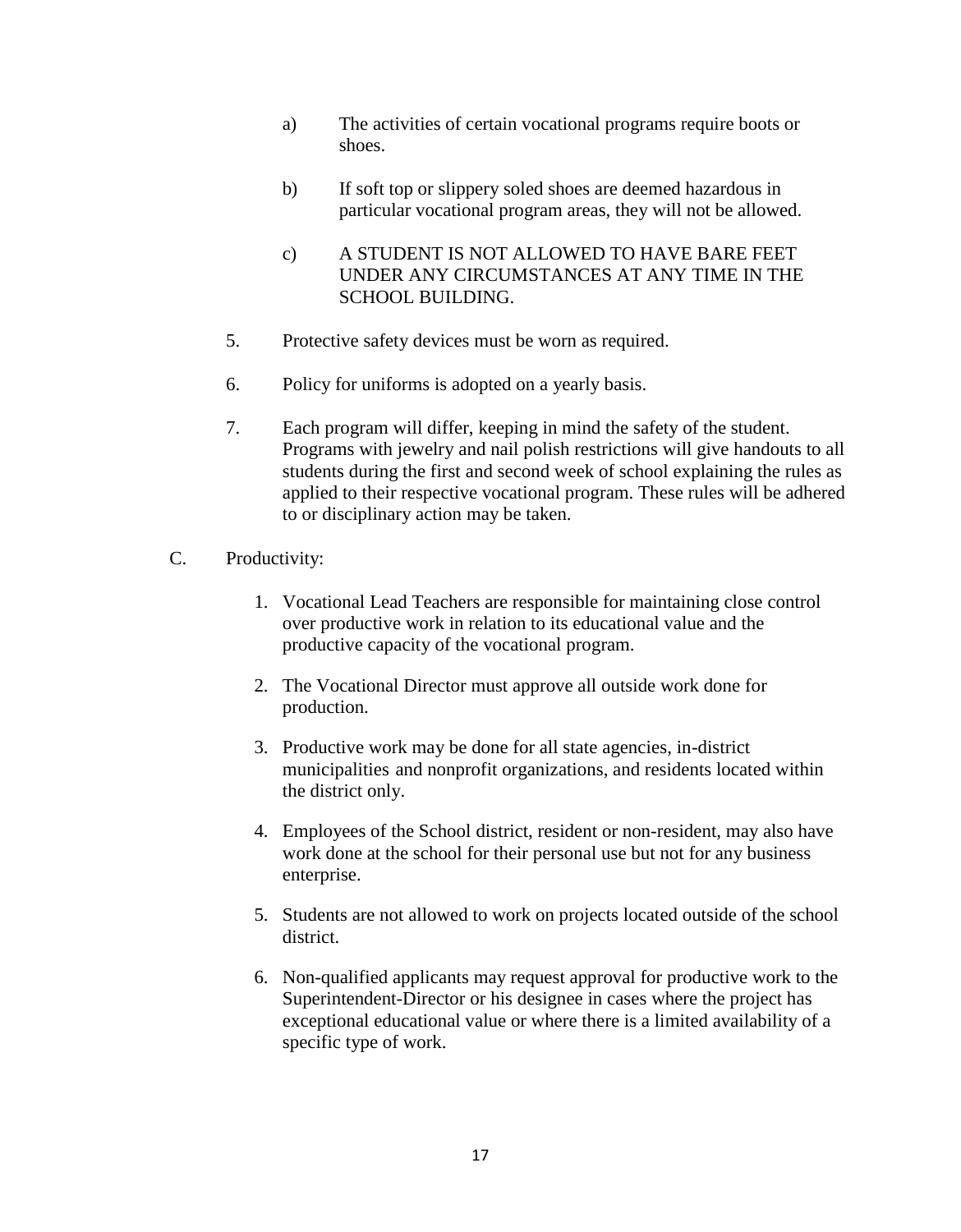- 7. All productivity jobs must be paid for prior to pick up or delivery. A receipt should be given to the customer and money turned into the Finance Office.
- 8. Top priority must be given to all Blue Hills Regional in-house work
- D. Morning Break:
	- 1. During the vocational program week students are allowed a structured break of no more than 10-15 minutes.
	- 2. It is the responsibility of the program lead teacher to administer the break and to ensure that the privilege is not abused.
	- 3. Food and milk must be consumed only in the vocational program area and not in the corridors or stairways. Students should supply their own food and milk.
	- 4. The program break will be denied to any program which abuses the privilege.
- E. Vocational Program records:
	- 1. Instructors are required to maintain a progress record (student competency information) for each student in the vocational program.
	- 2. Students under the supervision of the instructor may be required to maintain a weekly time card or other record keeping.

#### **X. STUDENTS AT RISK**

It is the policy of Blue Hills to provide for the safety and well-being of students and to comply with the requirements of Massachusetts General Laws Chapter 119, § 51A. Pursuant to this law any public or private school teachers, educational administrator, guidance or family counselor, nurse, social worker; or member of certain other professions who in his/her professional capacity shall have reasonable cause to believe that a child under eighteen years of age is suffering physical or emotional injury resulting from abuse inflicted upon him/her which causes harm or substantial risk of harm to the child's health or welfare including sexual abuse, or from neglect, including malnutrition, shall immediately report such conditions to the Department of Children and Families (DCF). School employees meet their responsibilities for reporting by immediately informing the school principal in accordance with the district's administrative procedures. A written report to DCF will be filed within 48 hours.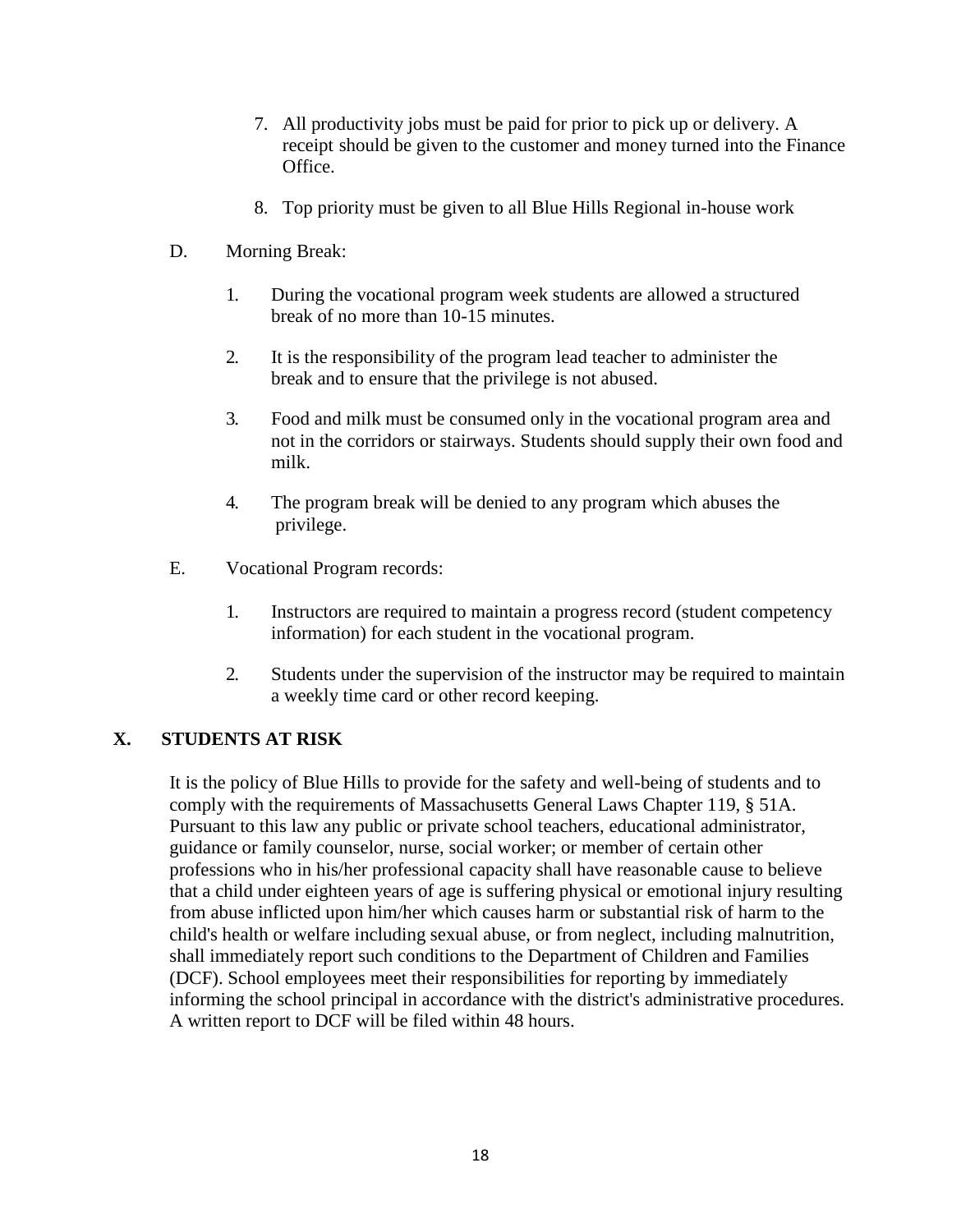#### B. CHILD ABUSE/NEGLECT BY PARENT/GUARDIAN

Suspicions or information about abuse/neglect must be reported to the Dean of Students, then Director of Special Services by the end of the school day. It is the responsibility of DCF to investigate reported cases and determine whether suspicions are factual. Mandated reporters are not permitted to weigh the credibility of witnesses or sift the evidence or determine whether DCF would find reasonable cause to conclude that abuse did in fact occur. Mandated reporters are not investigators and need only have reasonable cause.

#### C. CHILD ABUSE BY STAFF MEMBERS

Reports of alleged abuse by school Faculty must be made to the Assistant Superintendent Director/Principal and to the DCF for investigation. Investigation procedures will be conducted in accordance with M.G.L. Chapter 71, Section 42.

#### C. SUICIDE

If you think a student is at risk for suicide, or for other forms of self-harm, you should refer the student immediately to the Director of Special Services. Concerns of the referring staff member need to be put into writing to the principal by the end of the school day. The student's parents/guardians will be contacted and arrangements made for an emergency evaluation to determine the level of risk to him/her or to other students. If there is an imminent risk of harm to the student or others, the staff member should immediately contact the Dean of Students or Principal.

#### D. THREATS/HARM TO OTHERS

Threats made to students, staff or third persons must be reported immediately to the Dean of Students or Principal. All threats will be thoroughly investigated and appropriate actions will be taken. School Faculty, who may be the focus of a threat, will be notified by the administrator investigating the report.

#### **E. BULLYING/CYBER-BULLYING**

The District is committed to maintaining a school environment free of bullying. Bullying of students by other students or by staff will not be tolerated. Staff members are responsible for being aware of their obligations to refrain from bullying conduct and to report any incidents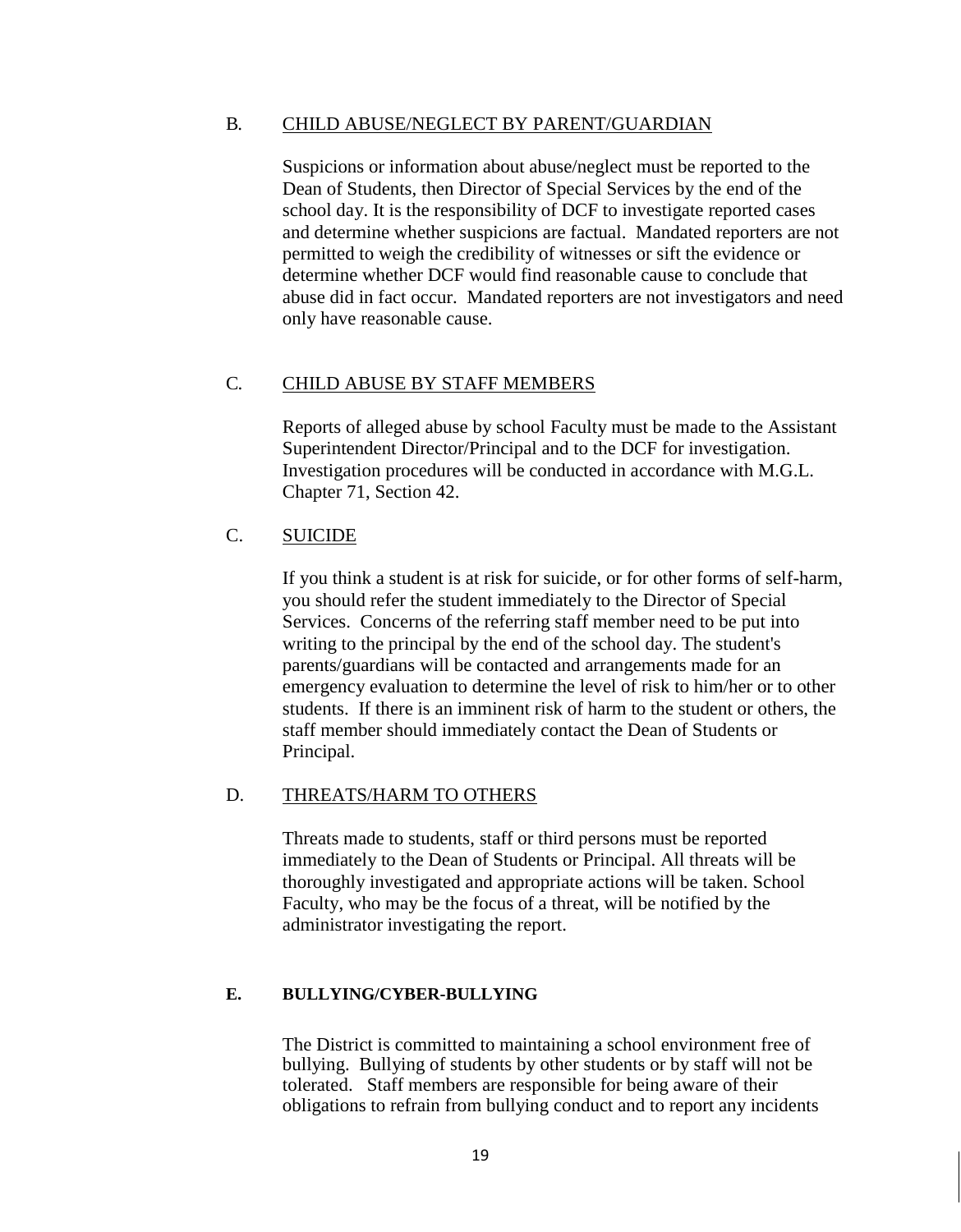that may involve bullying to the Dean of Students. Each staff member is responsible for ensuring that his/her conduct at school and school-related events is respectful, professional and free from intimidation and/or harassment. Staff members are expected to participate in annual district trainings on bullying.

#### **Staff members who witness an incident that may involve bullying must take the following steps:**

- Report incident to designated administrative staff member (Dean of Students)
- Determine if there are safety issues that must be addressed immediately
- Complete written Incident Report Forms
- Participate in any investigation

#### **Staff members who receive reports of bullying from a student must take the following steps:**

- Acknowledge student's feelings
- Determine if there are safety issues that must be addressed immediately
- Complete written incident report and give to designated administrative staff member (Dean of Students)
- Participate in any investigation

#### **XIII. SUBSTITUTE FOLDERS**

Teachers should maintain a Substitute Folder in the event that they are out. Though the actual contents of the folder are not contractually specified, it is a generally good practice to:

- 1. Have approximately three days' worth of lessons/activities included.
- 2. Have the folder accessible for the substitute teacher or administrator.
- 3. Update the content periodically to reflect the progress of your curriculum.
- 4. Have the following additional contents, as applicable:
	- a. Seating Charts with pictures from Aspen X2
	- b. Class Rosters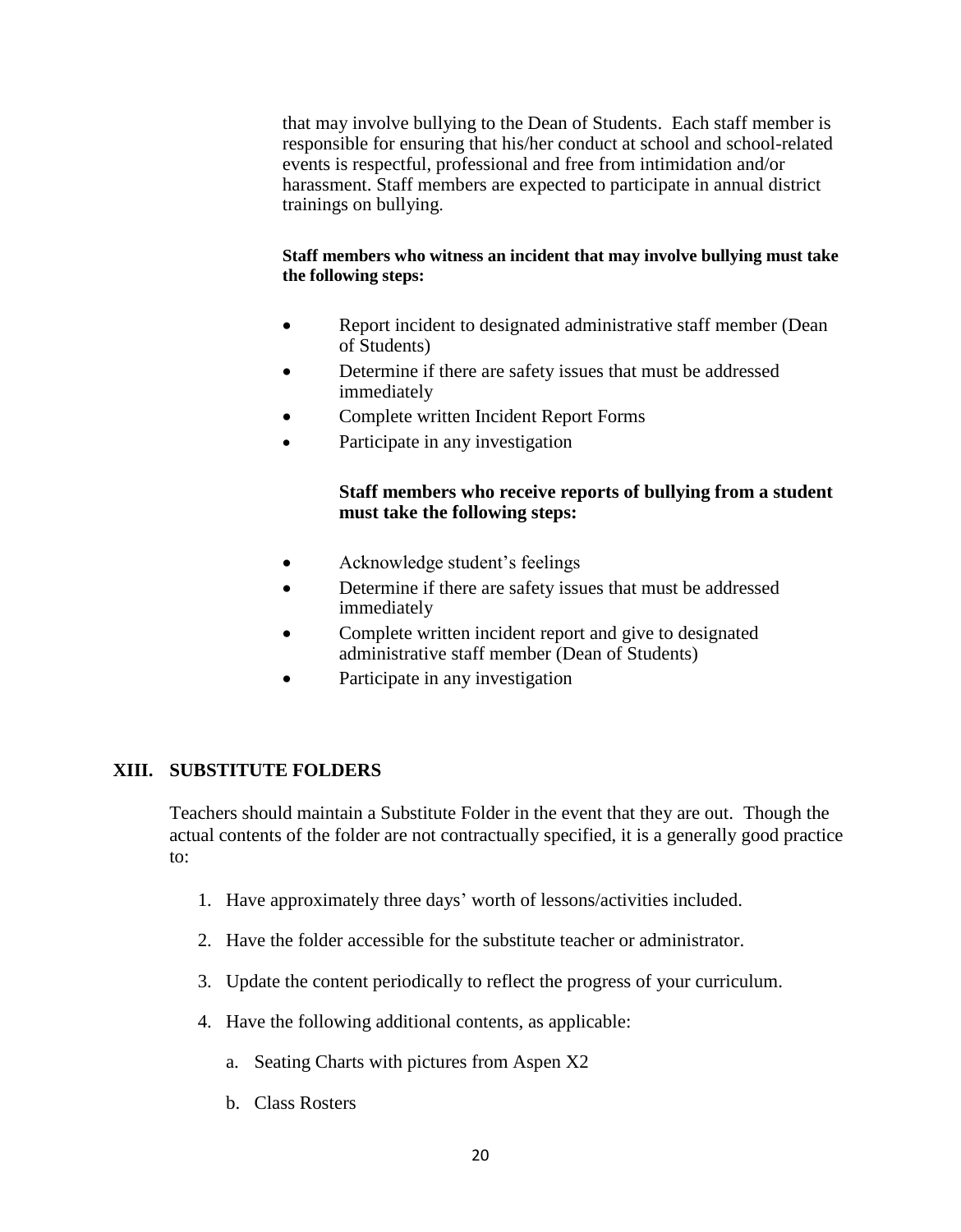- c. Classroom rules
- d. Other handouts.

## **PART THREE - DISCIPLINE AND BEHAVIOR ADJUSTMENT**

The ultimate goal of discipline is to instill within a student the means of self-control, respect for self and respect for others. The school aims to achieve this goal through the development of a behavioral structure that is both remedial and therapeutic. School policy favors the use of activities leading toward the preventing recurrence of the infraction.

Classroom discipline is a condition of order which the teacher must maintain by understanding and adhering to accepted school practices and regulations, as well as society's necessary rules of acceptable social conduct. The environment of a classroom should be aimed toward a climate in which learning can occur and students can develop to their maximum potential.

#### **I. PREVENTING DISCIPLINE PROBLEMS**

- A. The following are suggestions for preventing class discipline problems:
	- 1. Classroom tone is set by the friendly, professional and businesslike attitude of the teacher and an environment conducive to learning to all students.
	- 2. Class activity should start immediately in order to gain the students' attention. Suggestions:

a) An instructor may review the previous day's assignment to provide a methodical transition between old and new material.

b) A brief quiz at the beginning of a period may set the stage for building on previously learned material.

c) The immediate attention of the class may be obtained by using techniques such as problem solving on the smart board, displays, map work, technology, Chromebooks, etc.

- B. Few discipline problems arise when classes are interesting, stimulating and purposeful. These classes do not occur by accident and require meticulous planning on the part of the teacher.
	- 1. Careful planning of the subject matter sequence and adjustment of academic/technical material to the intelligence level of the individuals in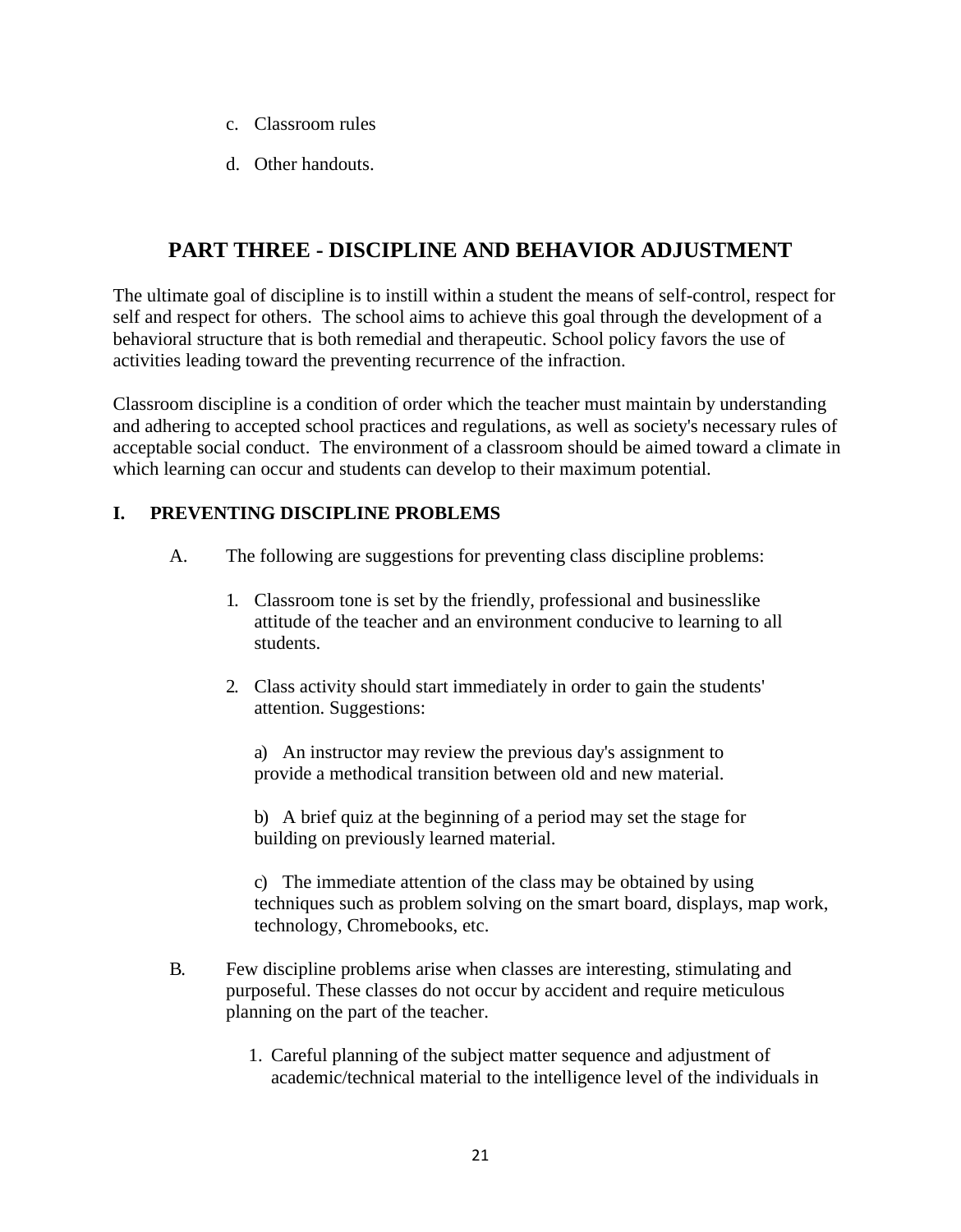the class enhance the presentation of a lesson and aids in the learning process.

- 2. Students should be encouraged to speak clearly and audibly in order to present themselves well and contribute to the classroom activity.
- C. Common sense in the application of rules and regulations is a key factor in establishing good classroom control.
	- 1. Take care not to make wild threats or to punish an entire class. Single out those individuals who created the problem. Assess the value of assigning punishment for the infraction of the rule. The objective is to affect a change in attitude and behavior on the part of the student.
	- 2. Do not become emotionally or personally involved in behavior problems. Attempt to maintain a pleasant disposition. Try not to lose your temper because students will take advantage of this type of situation.
	- 3. Teachers should be FAIR, FIRM AND CONSISTENT in their manner of disciplining students. Good behavior just doesn't happen; it is the result of consistent effort on the part of many people. It is the expectation that all staff members are familiar with the student handbook disciplinary code and process.

#### **II. PROGRESSIVE STEPS FOR DISCIPLINE**

Good discipline is the responsibility of the teacher and is necessary to promote a good learning situation. Each student should be treated as a human being with respect, dignity and understanding. In all discipline matters, students should be provided with notice of the wrongful conduct and an opportunity to present his/her version of the events. A compliment goes along way. Appendix E

- A. The reprimand:
	- 1. Inform the student on a one-to-one basis that what he/she is doing is unacceptable and state reasons. Steps should be taken to avoid confrontation in the presence of others and to de-escalate the situation.
	- 2. Record the reprimand in the Aspen student information system.
- B. The conference:

If the problem continues, hold a conference with the student and contact the parent or guardian.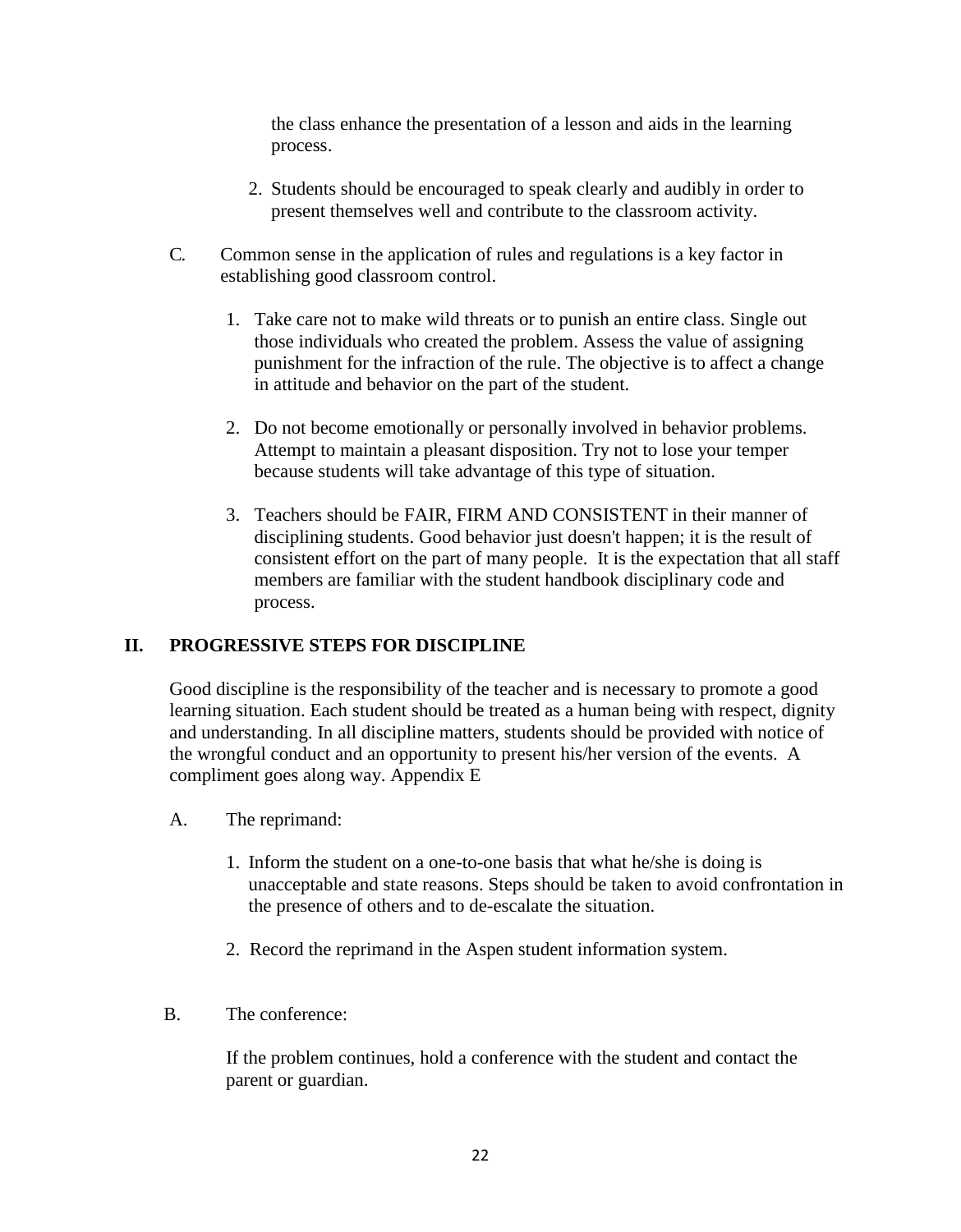- C. Teacher detention:
	- 1. If it is necessary to issue a teacher detention, use the procedure outlined in Appendix A.
	- 2. Record of teacher detention slips are to be kept by the teacher.
- D. Consultation:
	- 1. Discuss the problem with the Lead Teacher.
	- 2. Bring the student into the discussion if necessary. In some cases different ideas from another person regarding ways to handle the situation may be all that is required.
- E. Parental contact:

When a lead teacher and instructor determine that a parent should be contacted, the student files in the Student Affairs Office through Aspen X2 must be checked to determine the proper name of the parent and extenuating circumstances. **Parental contact is expected.**

- F. Official referral:
	- 1. After the above discipline measures have been exhausted, the designated Administrator should be contacted if the problem remains.
	- 2. The teacher should summarize in writing the misconduct of the pupil stating the corrective measures that have been taken. Appendix B.
	- 3. Prior to sending a student to an Administrator, the instructor must call to inform the Administrator that a student will be arriving.

#### **III. OFFICE DETENTION**

Office detention is held from 2:25 P.M. until 3:10 P.M. Instructors assigned to office detention should pick up the detention roster from the office prior to the start of the detention session. At 2:25 P.M. students must be quietly seated in detention and prepared to do school work for the remainder of the session.

It is the responsibility of the detention proctor to take attendance and have students sign to indicate presence or absence on the roster and on the top right side of the detention slip in the following manner:

1. If the student is present, insert a check mark.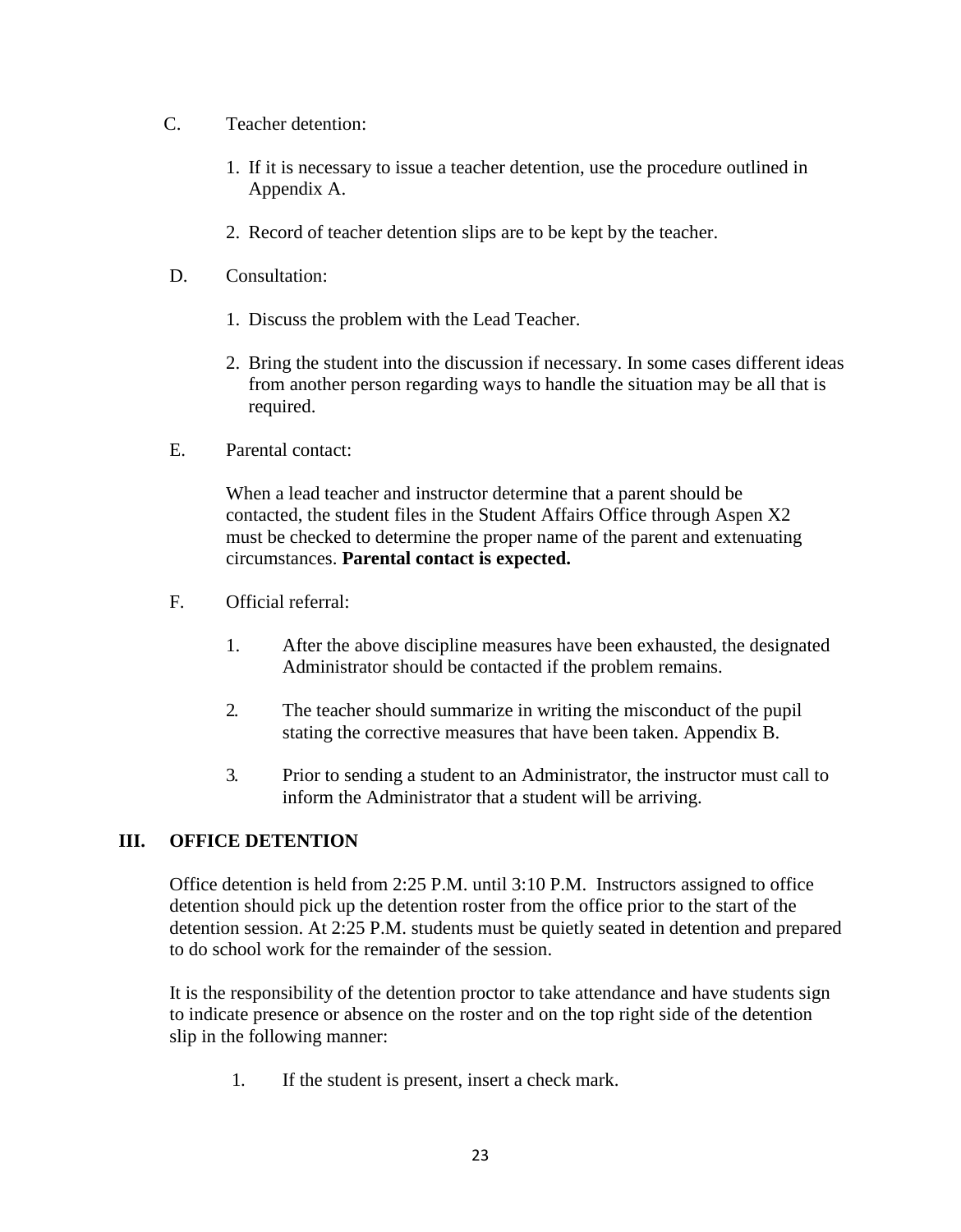- 2. If the student was in school for the day but did not show for the detention mark AWOL.
- 3. If the student is absent or dismissed from school for the day as marked on the daily attendance sheet, mark absent.
- 4. If the proctor feels that credit should not be given for the session to the student, the reason should be noted on the attendance sheet in an objective manner. The student should be notified of the proctor's decision at the termination of the session.
- 5. A student who arrives late without a pass must remain in detention and will be rescheduled for another night as well. The student's time of arrival should be noted.

#### **IV. SUSPENSION OFFENSES**

A student facing the possibility of suspension has rights of due process that must be protected. Due process consists of, but is not limited to: notice of the charges against him/her, and an opportunity to present his/her version of the incident.

#### **V. CORRIDOR INFRACTIONS**

Teachers may recommend disciplinary action directly to the Dean of Students for those students who have committed infractions in the corridors.

#### **VI. LATE TO CLASS**

If a student arrives late to class, vocational program, or lab, without a pass, it is the responsibility of the teacher receiving the student to resolve the matter. The student should not be sent to the Student Affairs Office for a pass or back to the sending instructor. When a student indicates that he/she has been with another teacher, detain the student and call the teacher.

#### **VII. SMOKING INFRACTION**

Smoking is prohibited by law in the building and on the Blue Hills school campus.

#### **VIII. CAFETERIA DUTY**

Teachers being paid for cafeteria duty should report to the cafeteria prior to the beginning of the assignment. Proper supervision in the cafeteria requires 100% of the teacher's attention.

A. Teachers are expected to monitor the lunch lines and to supervise the cafeteria.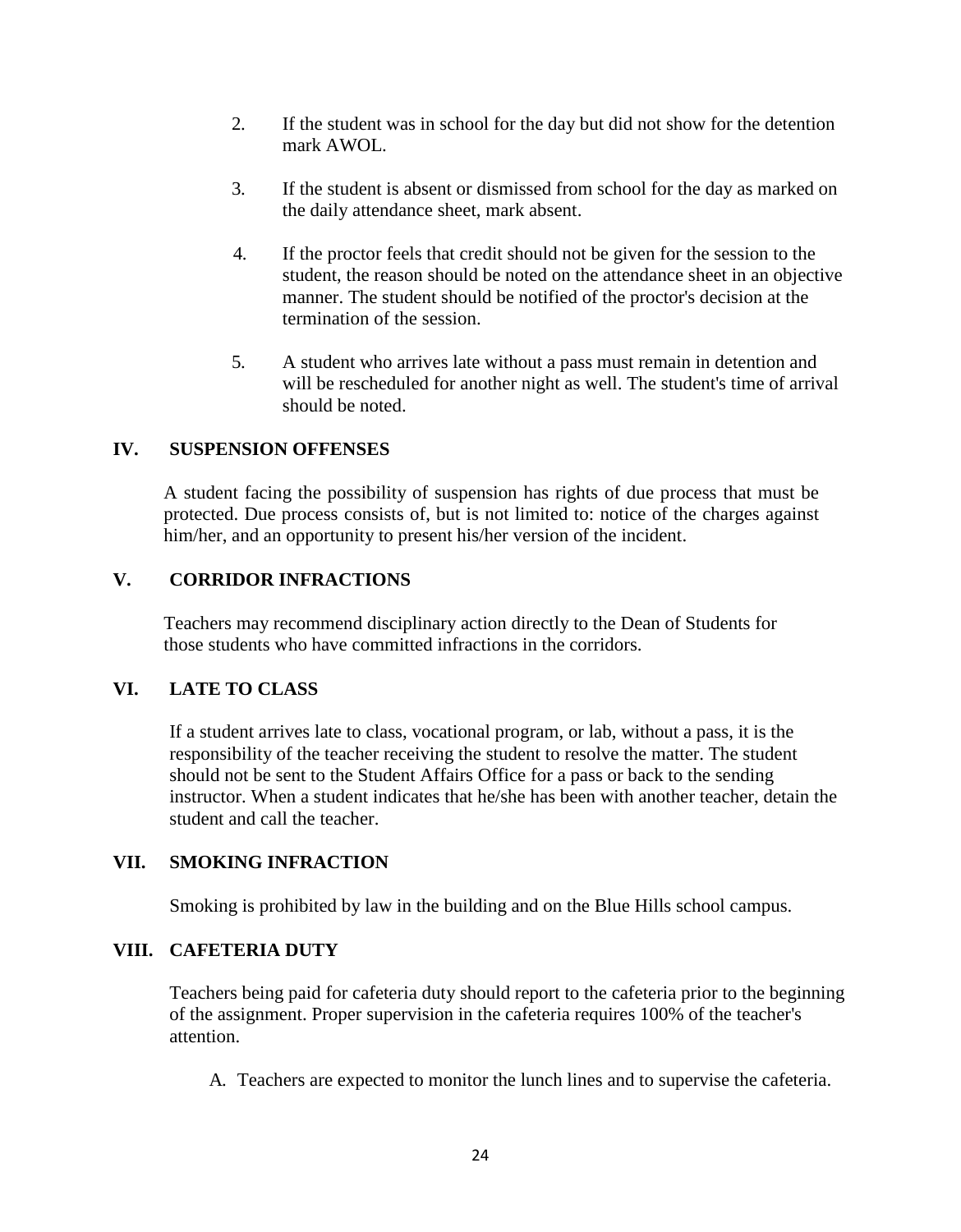- B. During the first ten minutes of each lunch period, all students must remain in the cafeteria. After the first ten minutes students may go outside to the supervised area. Students must obtain a pass to leave the cafeteria for any other reason.
- C. Duties of cafeteria teachers include watching for students cutting in line, throwing food, and leaving trays or rubbish on the tables, chairs or floors. Violations of this type should be handled in the cafeteria by requiring the student to remain after the lunch period to clean up the cafeteria.
- D. Serious violations such as hazing, fighting and extortion should be referred to the Student Affairs Office.
- E. All food and drink must be consumed in the cafeteria.
- F. Cafeteria duty includes walking around the cafeteria and remaining in the cafeteria at the end of lunch to supervise clean-up activities or walking students back to class.

#### **IX. DRUG AND ALCOHOL ABUSE**

The following policies and procedures relative to drug and alcohol problems must be followed by all staff Faculty.

#### A. STUDENTS SUSPECTED OF BEING UNDER THE INFLUENCE OF DRUGS OR ALCOHOL.

- 1. A teacher suspecting a student of being under the influence of drugs or alcohol should contact an administrator.
- 2. The school nurse and/or school administrator makes a judgment as to whether the student is in need of immediate medical attention. If so, the parents are informed and/or nurse makes arrangements to transfer the student to the hospital.
- 3. It is the responsibility of the staff member in charge of a school sponsored activity to inform the parent or guardian of any suspected abuse.

#### B. PROCEDURE FOR STUDENTS WHO HAVE POSSESSION OF DRUGS OR ALCOHOL IN SCHOOL.

- 1. A teacher observing a student with drugs or alcohol should contact an Administrator.
- 2. Student should be kept under observation pending the arrival of an Administrator.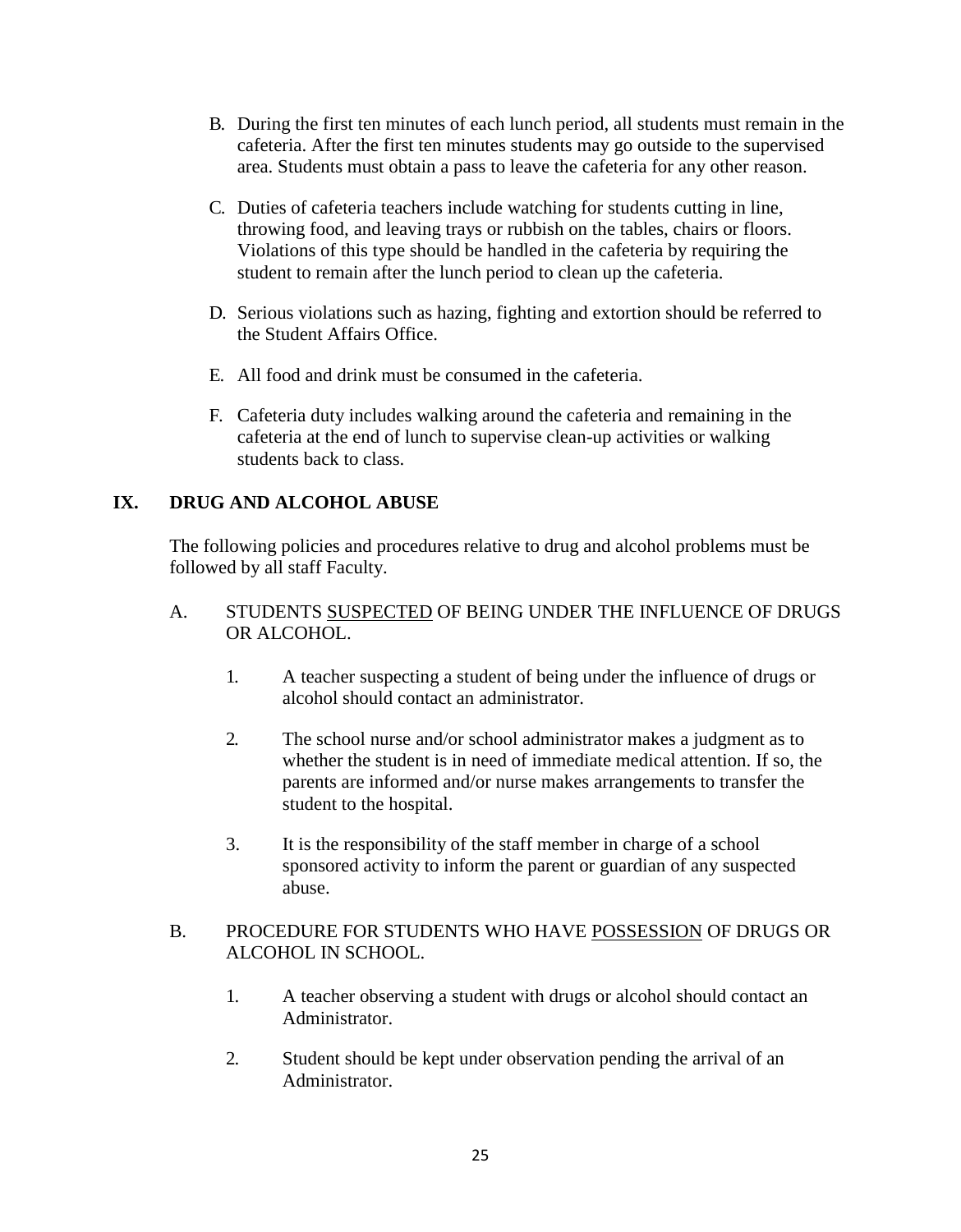#### C. INSTRUCTORS ARE NOT ALLOWED TO GIVE ANY TYPE OF MEDICATION TO A STUDENT, INCLUDING ASPIRIN.

- 1. If a student requests medication, advise the student to contact the school nurse.
- 2. If a student is observed taking medication, the procedure for drug and alcohol abuse should be followed, unless the student has received prior written permission from the school nurse to self-administer prescribed medication, such as inhalers for asthma, enzyme supplements for cystic fibrosis, glucose monitoring test or insulin delivery system for diabetes, or epinephrine for students with life-threatening allergies.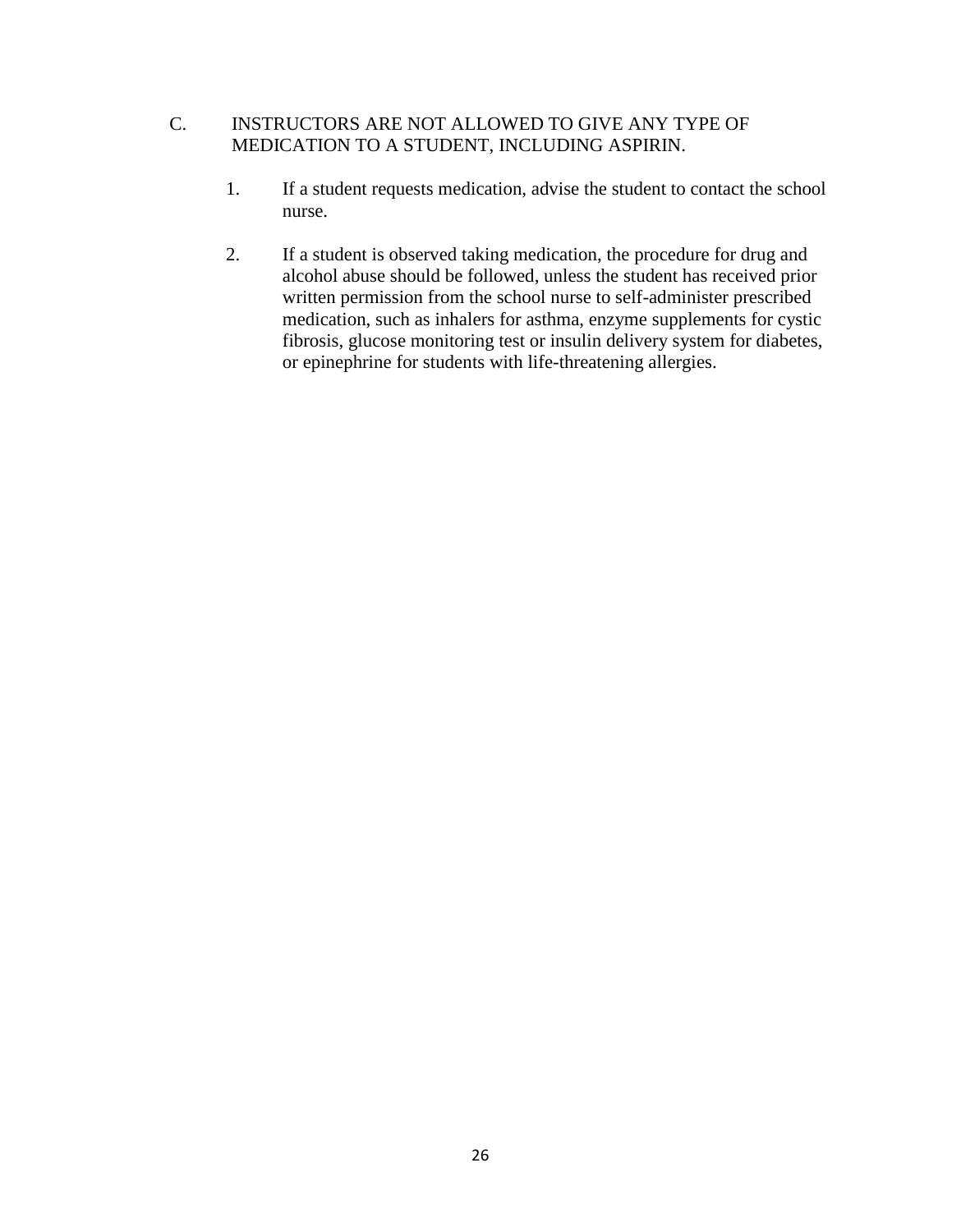## **PART FOUR – FACULTY**

#### I. TEACHER CONDUCT

Teachers' conduct must also be reflective of high standards of professionalism. Teachers are expected to conduct themselves in a professional manner in all aspects of their duties and interactions with students, parents and the community. Teachers without professional teacher status are considered employees at will. As provided by law, teachers with professional teacher status may be dismissed for inefficiency, incompetence, incapacity, conduct unbecoming a teacher, insubordination or failure on the part of the teacher to satisfy teacher performance standards or other just cause. (M.G.L. Chapter 71 Section 42). Also, please refer to the Employee Handbook.

#### II. REQUEST FOR LEAVE FORM

Blue Hills RTS uses a form titled Request for Leave. This form is used for *Personal days, Vacation, Bereavement, Professional Pays, Medical Days, and Leave without Pay.* In addition, the form is used for teachers to notify for substitute coverage for a *Field Trip* (under other).

The *Medical* designation denotes sick time to be used, but is filled out by teachers and staff wishing to secure coverage for their duties ahead of time, should they have advance notice of a doctor's appointment, for example, and choose not to call in sick. The form may be obtained in hard copy form in any administrative office or in the Public Folders.

#### III. SICK TIME

When a sick day is required, please notify the substitute line at 617-774-1274 the night before or *as early as possible in the morning but no later than 7:00 a.m.* Sick time may be used for Doctor's office visits and day surgeries. If you know in advance of the date, complete a Request for Leave form, cheek medical and forward the date information as soon as possible for scheduling of substitutes. (Reference Teacher's Contract, Article XV, Sick Leave paragraph 15.1.3.)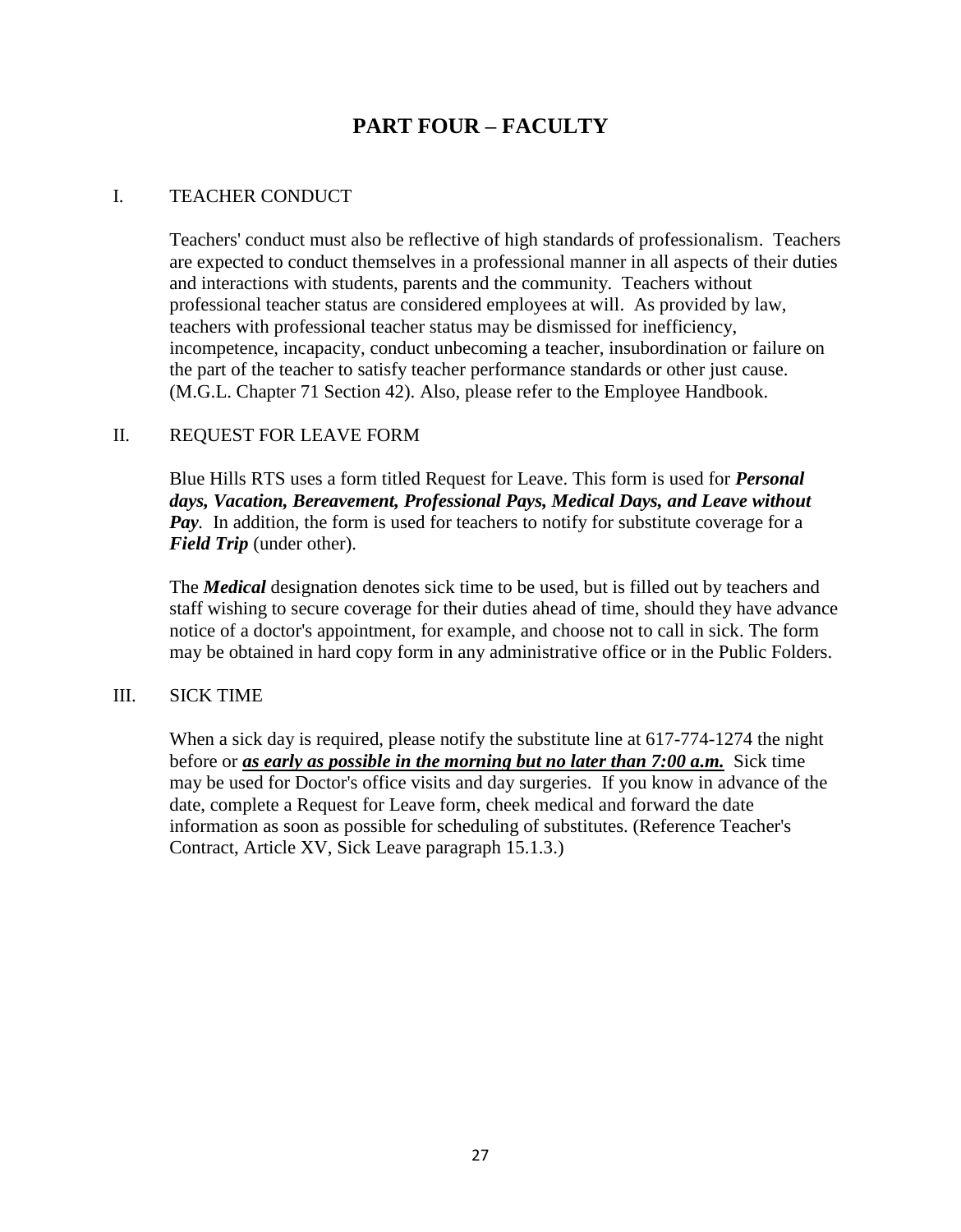#### **APPENDIX A**

#### **PROCEDURE FOR ASSIGNING TEACHER DETENTION**

The Teacher Detention system has been set up for minor disciplinary infractions. A student placed on Teacher Detention is given a "day of grace" to notify his/her employer that on a future day he/she will have an obligation to the school. Detention sessions are held on Monday through Thursday afternoons from 2:25 to 3:10 P.M.

#### STEP ONE:

Complete the *Teacher Detention Referral* citing the specific infraction and avoid broad, indefinite statements such as "uncooperative", "disruptive", etc. Enter instead, "refused to clean workbench", "throwing paper", etc.

Assign afternoon detention to the next late bus day (check with student to see if there is a prior detention assignment). If Teacher Detention is in conflict with Office Detention, Office Detention takes precedence.

Request the student to sign the form to acknowledge receipt. Give the original copy to the student.

The teacher retains the remaining copy and notes if the student appeared on the assigned day. The teacher may forward a copy to the Student Affairs Office at the end of the week if needed, along with other detentions served with that teacher, so they may be filed in the individual student's folder.

#### STEP TWO:

- 1. If a student fails to report for a Teacher Detention, a Saturday Suspension will be assigned.
	- a) The teacher completes the *top portion* of the *Discipline Referral,* stating the reason for the detention and of the student's failure to report, and any actions taken by the teacher.
	- b). The teacher then sends the Discipline Report to the Dean of Students. The student will be subject to Saturday suspension.
- 2. The administration will meet with the student to review the incident.
	- a). The student will sign the form to acknowledge the disciplinary action.
	- b). The parent will receive the original copy along with a letter regarding suspension.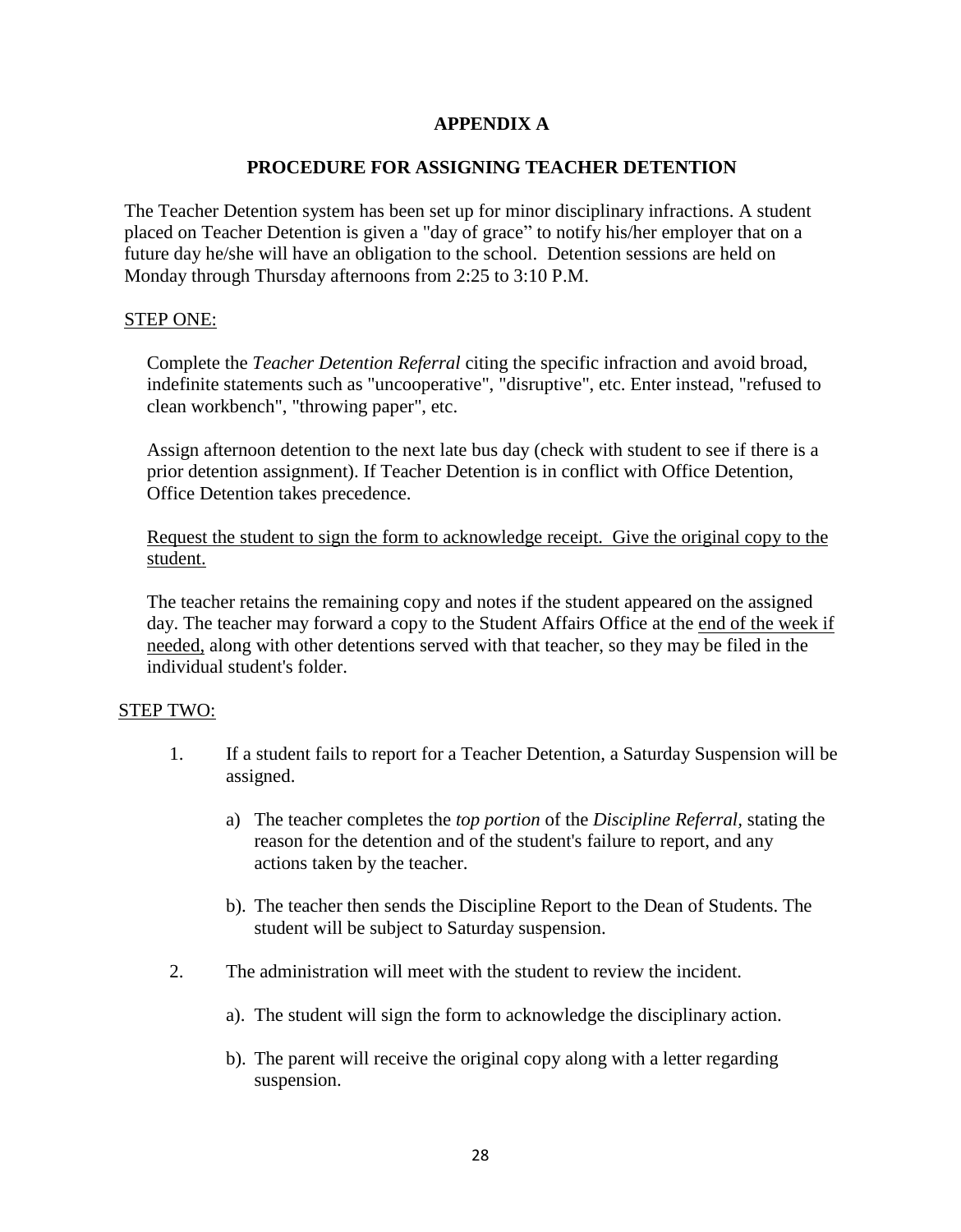c). A copy of the discipline report with the administration action is entered into Aspen X2 so that a teacher may review the results of the offense in question.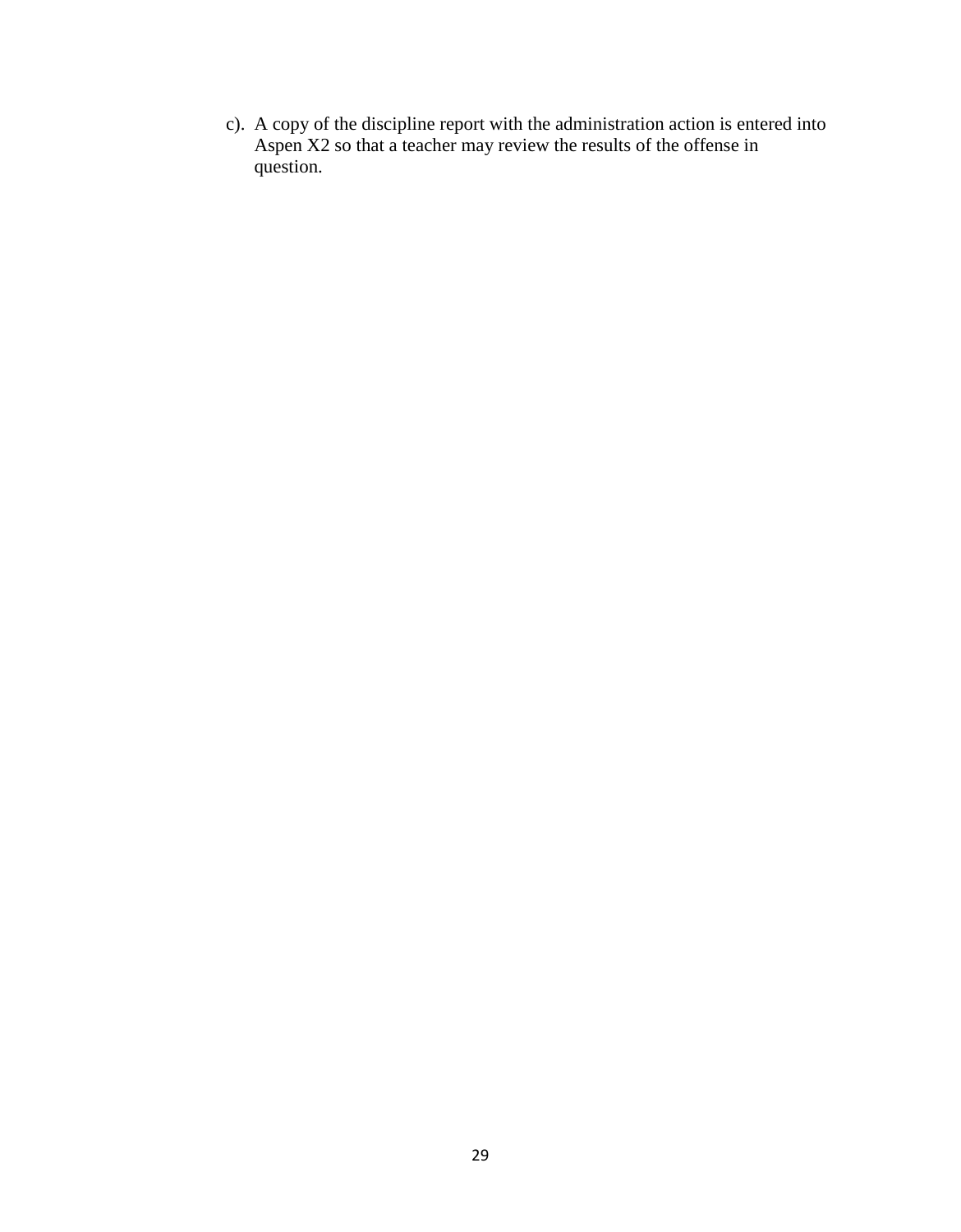#### **APPENDIX B**

#### **PROCEDURE FOR THE DISCIPLINE REFERRAL**

- l) The *Discipline Referral is* to be used when referring a student to an Administrator for disciplinary action for disruptive behavior, AWOL from a class and not on the attendance sheet, or other similar infraction.
- 2) The teacher should complete the top portion of the *Discipline Referral.*
	- a) The routine data and any steps taken by the teacher to resolve the problem should be completely filled in and the report signed.
	- b) When reporting a disruptive incident refrain from using phrases such as "talked back, "disturbed class", etc., and write exactly what the infraction included: "Student disrupted class by opening the window and tossing papers out of it."
	- c) Describe any corrective measure that the teacher took to counteract the student: "Teacher told him/her three times to sit down and close the window and student refused." If profanity is used by the student; write out the exact words used.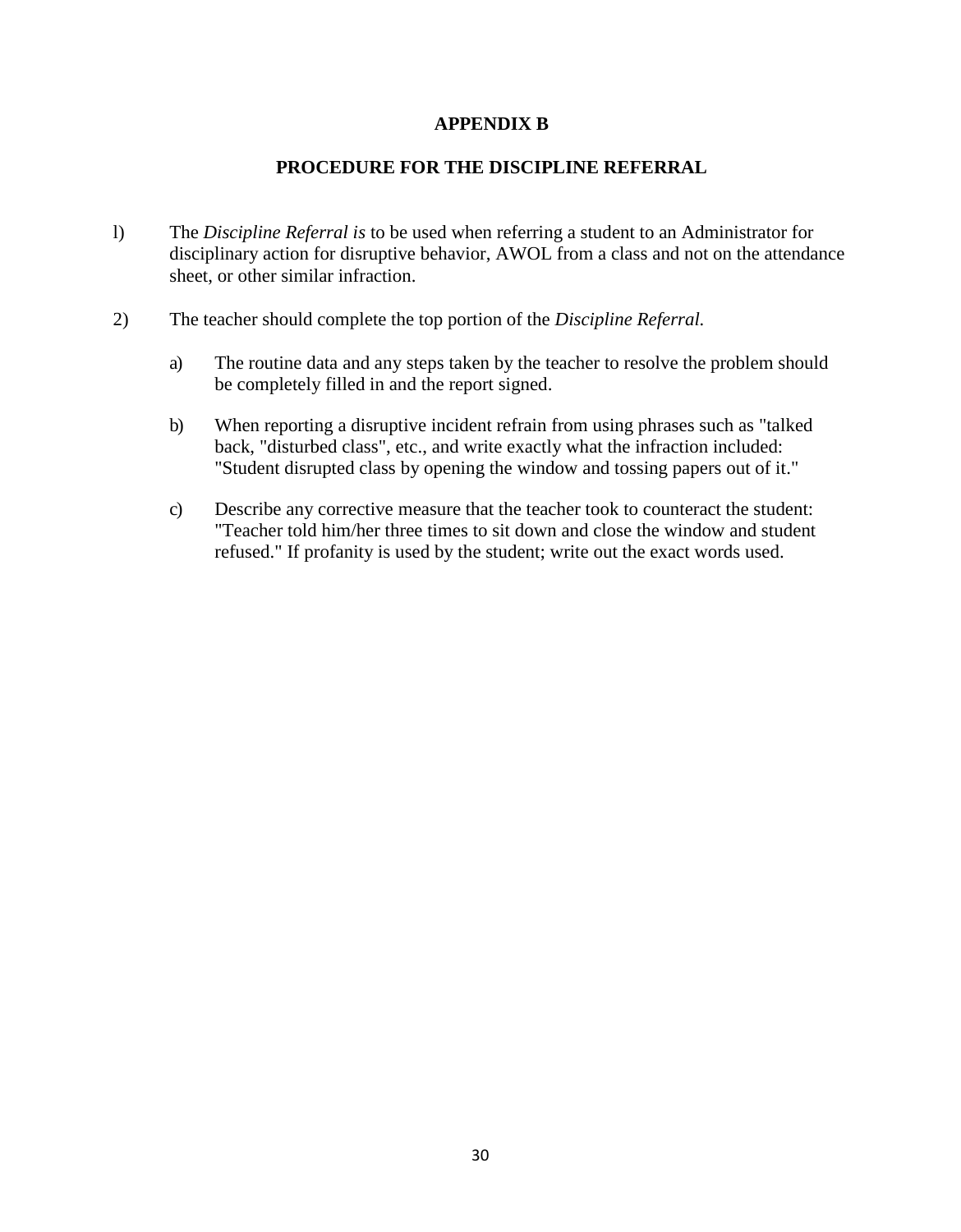#### **APPENDIX C**

#### **GENERAL SAFETY RULES AND REGULATIONS**

- 1. To be a safe worker, a student has a responsibility to his/her family, himself/herself, and his/her fellow workers to keep in mind constantly the phrase "SAFETY FIRST".
- 2. Most personal injuries are a direct result of carelessness either on the part of the injured person or on the part of a fellow worker.
- 3. One of the most important steps in practicing safety is to learn the proper use and care of tools and equipment, and to respect them.
- 4. Some types of carelessness that seem to be of minor importance, but frequently cause injuries, are the misuse of tools and equipment, the failure to keep them in good working condition, and the setting of them in improper places.
- 5. Students cannot use machines or equipment until they have received the necessary safety instructions and pass the specific examinations with 100 percent.
- 6. Students cannot use machines or equipment without the instructor's approval.
- 7. Only the student and the instructor are permitted within the defined safety zone around any machine.
- 8. Students must wear safety glasses where posted or when told by the instructor.
- 9. Students should report any unsafe equipment or unsafe conditions to the instructor immediately.
- 10. All accidents, no matter how slight, must be reported to the instructor in charge immediately.
- 11. Students must wear proper uniforms and be well groomed at all times.
- 12. Students must practice good housekeeping because this is an important part of accident prevention.
- 13. Do not throw any materials, tools, or objects. They must be passed by hand.
- 14. Only work approved by the instructor will be allowed in vocational program.
- 15. Do not distract the attention of anyone working on a machine or in any potentially hazardous area.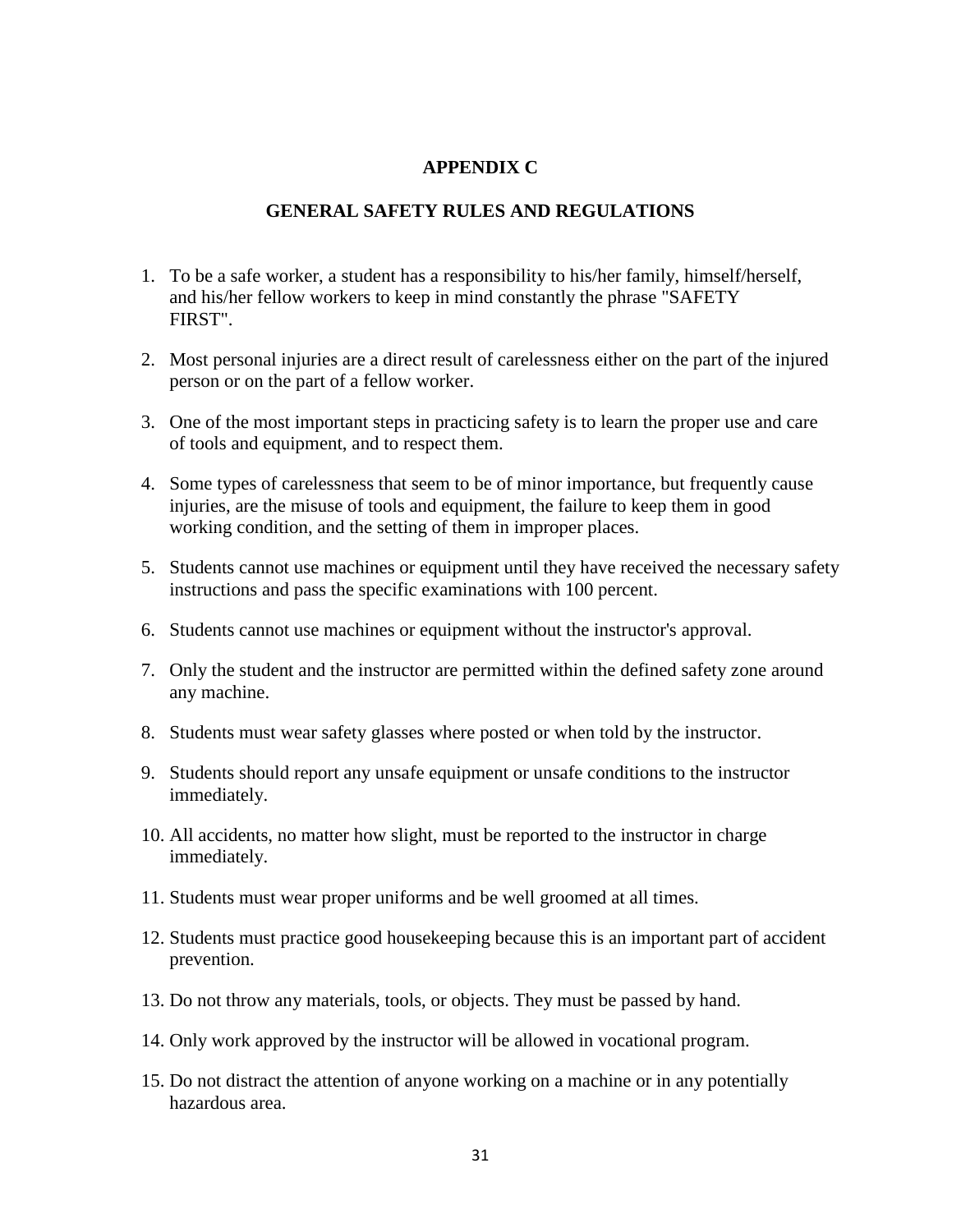- 16. Keep all equipment and tools used in the vocational program sharp, clean and in safe working order.
- 17. Do not use any electrical equipment that you are not familiar with, or that has loose or broken connections, or frayed wires.
- 18. Tools with cutting edges or sharp points should be carried with the cutting edge or sharp points downward away from the body.
- 19. Use common sense when lifting; lift only objects that you can handle safely.
- 20. Excessive noise endangers all levels of hearing, sheds our nerves, and has in fact become a pollutant of our environment.
- 21. Scientists have determined that sustained exposure to sounds over 85 decibels can cause permanent hearing loss.
- 22. The best way to protect from the danger of excessive noise in the work area is by using hearing protection.
- 23. The best way to protect from the danger of excessive noise other than in the work area is common sense.
- 24. Unsafe activities such as horseplay, clowning, or running, will not be allowed.
- 25. During fire drills, all students must leave the building as quickly as possible, in a quiet and orderly manner
- 26. Students riding on school buses will refrain from any conduct that may cause damage to the bus, harm to others, or any activity that may distract the driver.
- 27. During corridor passing, students must move quietly and expeditiously to their next class.
- 28. While using the cafeteria, students must clean up their own debris and act in a responsible manner.
- 29. Besides the General Safety Rules, all specific vocational program and class rules are to be obeyed.
- 30. Knives of any size or kind are not to be brought to school under any condition. If you bring a knife of any kind or size (examples: jackknife, switchblade, razor, hunting knife, etc.) to school, you will be immediately given a suspension and possibly expelled from Blue Hills.
- 31. Physical threats of any kind made towards a teacher will result in immediately being given a suspension and possibly expelled from Blue Hills.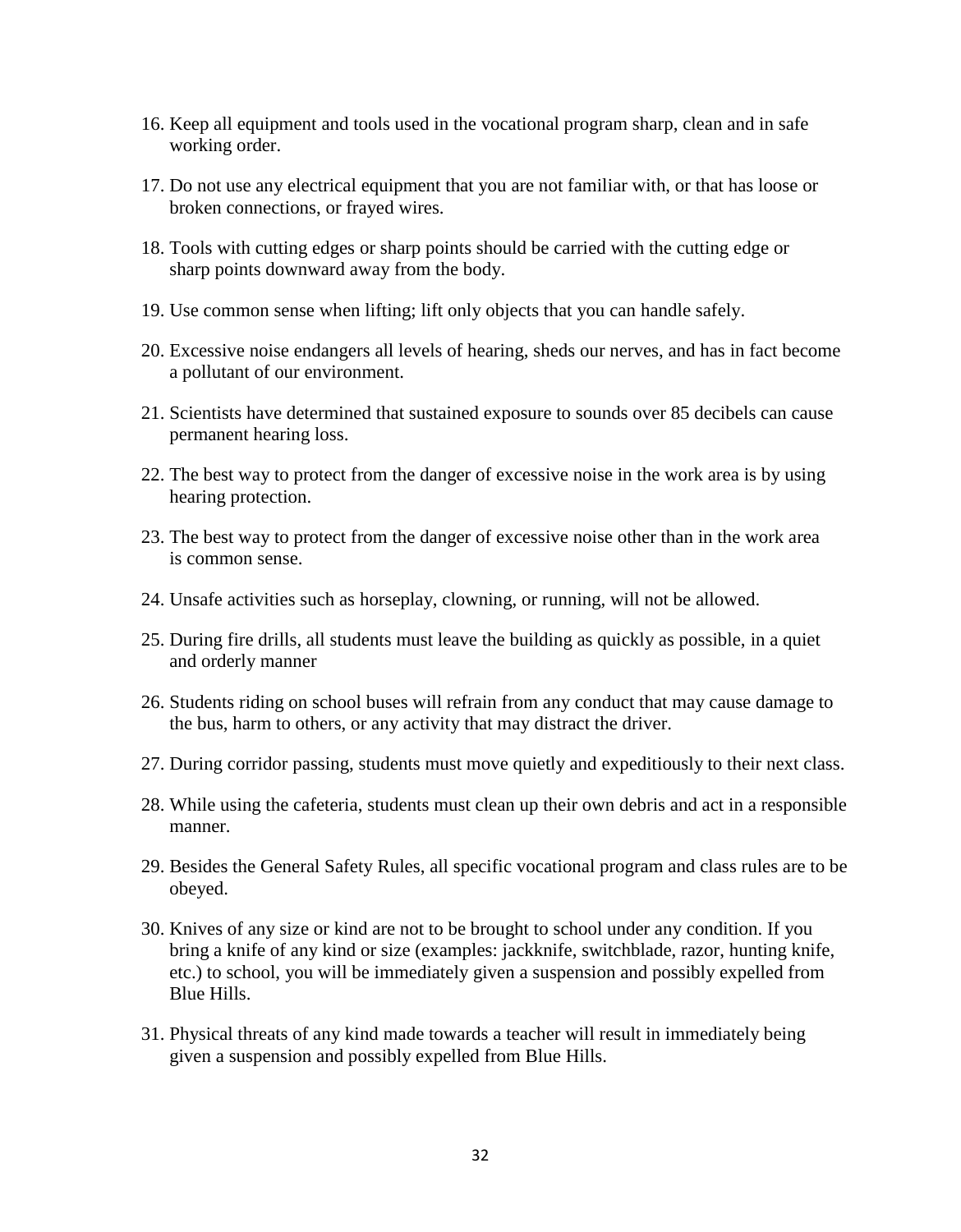#### **APPENDIX D**

#### **CONDUCT COMMENTS/EFFORT CODES**

| Code | Description                           |
|------|---------------------------------------|
| 01   | Danger of Failing                     |
| 010  | <b>Poor Homework Habits</b>           |
| 011  | Has Missing Assignments               |
| 012  | Low Test/Quiz Grades                  |
| 014  | <b>Unprepared for Class</b>           |
| 015  | Poor Class Participation              |
| 016  | <b>Must Improve Behavior</b>          |
| 017  | Extra Help Recommended                |
| 022  | <b>Wanders from Work Area</b>         |
| 023  | <b>Needs to Focus on Tasks</b>        |
| 024  | Must Complete Vocational Program Jobs |
| 028  | Capable of Better Work                |
| 03   | <b>Excellent Effort</b>               |
| 036  | Needs to Make Up Test/Quizzes         |
| 04   | <b>Fair Effort</b>                    |
| 040  | Showing Improvement                   |
| 041  | <b>Exemplary Student</b>              |
| 045  | <b>Actively Participates</b>          |
| 046  | <b>Avoids Writing</b>                 |
| 047  | <b>Attendance Hinders Progress</b>    |
| 048  | Fails to Make Up Work                 |
| 05   | Poor Effort                           |
| 06   | <b>Pleasure to Have In Class</b>      |
| 07   | Motivated, Eager to Learn             |
| 08   | Progress is Satisfactory              |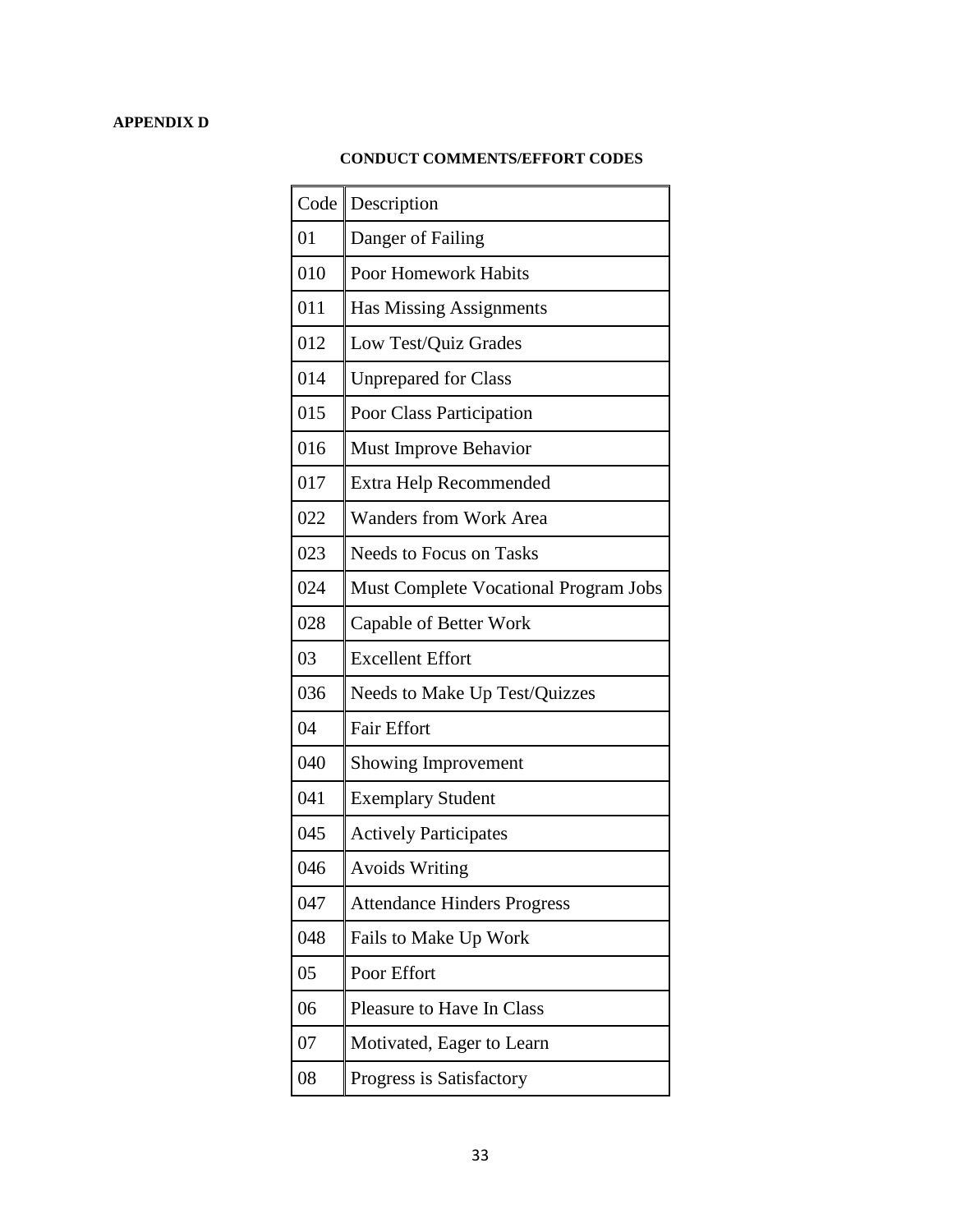#### 09 Good Homework Habits

\*Complete number must be used (i.e. 013)

#### **EFFORT CODES:**

1=Excellent 2=Good 3=Fair 4=Needs Improvement 5=Poor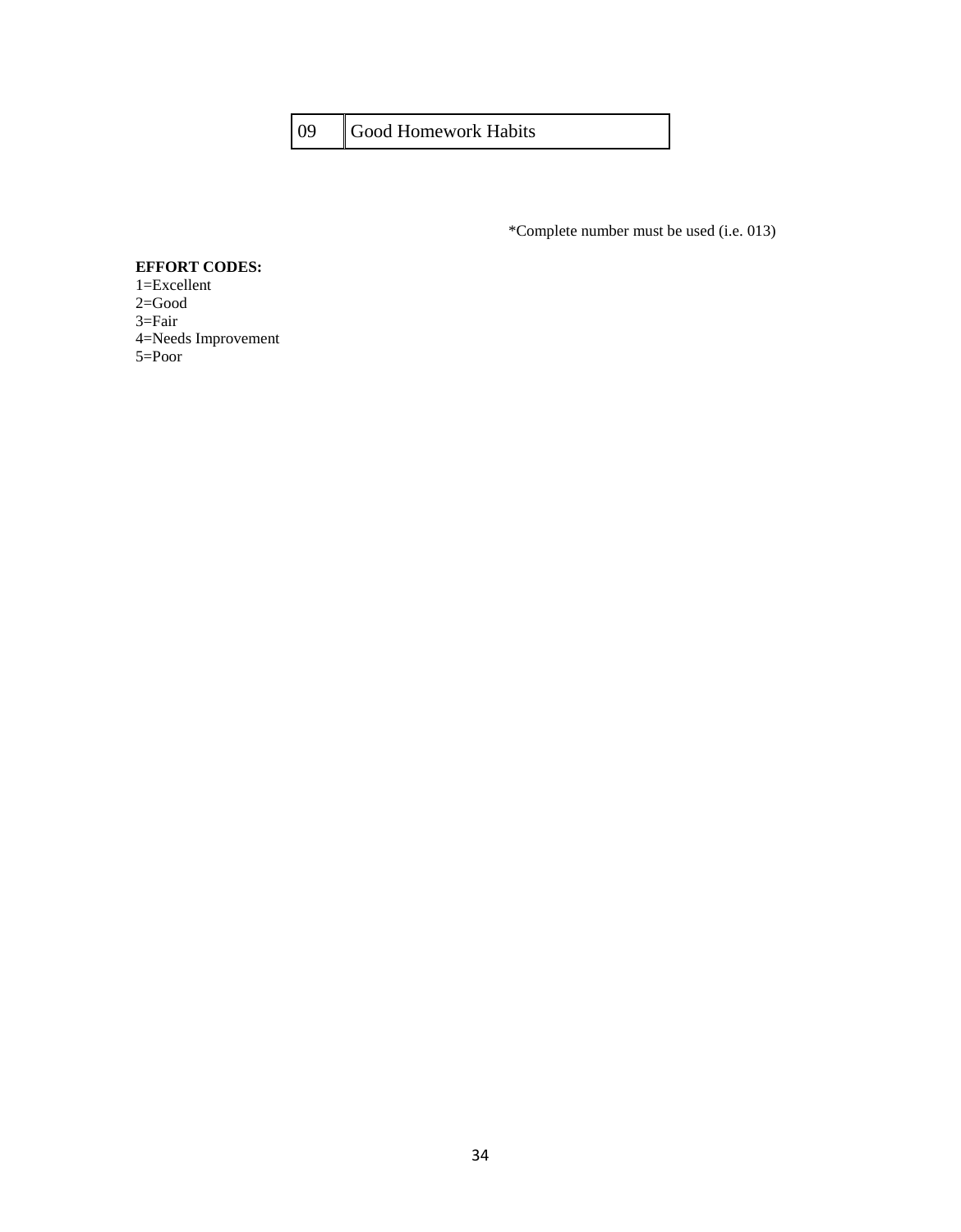#### **APPENDIX E**

#### **PROGRESSIVE DISCIPLINE PLAN**

#### **LEVEL I**

#### TEACHERS (ACADEMIC, TECHNICAL and SPECIAL EDUCATION)

#### DISCIPLINARY OFFENSES DISCIPLINARY ACTIONS

-Violation of vocational Program/Classroom Rules 1. Student Reprimand -Abusive Language 2. Teacher Detention(s)

- 
- 
- 3. Parent Phone Call
- 4. Student Conference
- 5. Parent Conference
- 6. Referral to Lead Teacher/Coordinator/Dean of **Students**
- 7. Student Mediation

#### **LEVEL II**

#### LEAD TEACHERS

#### DISCIPLINARY OFFENSES DISCIPLINARY ACTIONS

-Referrals from Teachers 1. Student Conference -Hazing 2. Parent Phone Call -Safety Violations 3. Parent Conference

- 
- 
- 
- 4. Referral to Coordinator for Disciplinary Action
- 5. Student Mediation

#### **LEVEL III**

#### DEAN OF STUDENTS

-Referrals from teachers 1. Student Conference -Lead Teachers or Teachers (Teacher or Safety related issues) 2. Parent Conference -Referrals from Directors 3. Teacher Conference/Teacher Evaluation -Extortion -Tardiness -Tardiness 4. Referrals for disciplinary Actions to Dean of -Fighting -Theft Students

- 
- 
- 

#### DISCIPLINARY OFFENSES DISCIPLINARY ACTIONS

- 
- 
- 
- 
- -Harassment -Threats -Threats 5. Student Mediation
- -Smoking -Truancy/AWOL's 6. Office Detentions<br>-Malicious Mischief -Vandalism 7. In-house suspensie
	- 7. In-house suspensions
- -Corridor Infractions -Bus Incidents 8. Out of School suspensions
- -Parking Lot Incidents 9. Referral to Principal for Disciplinary Action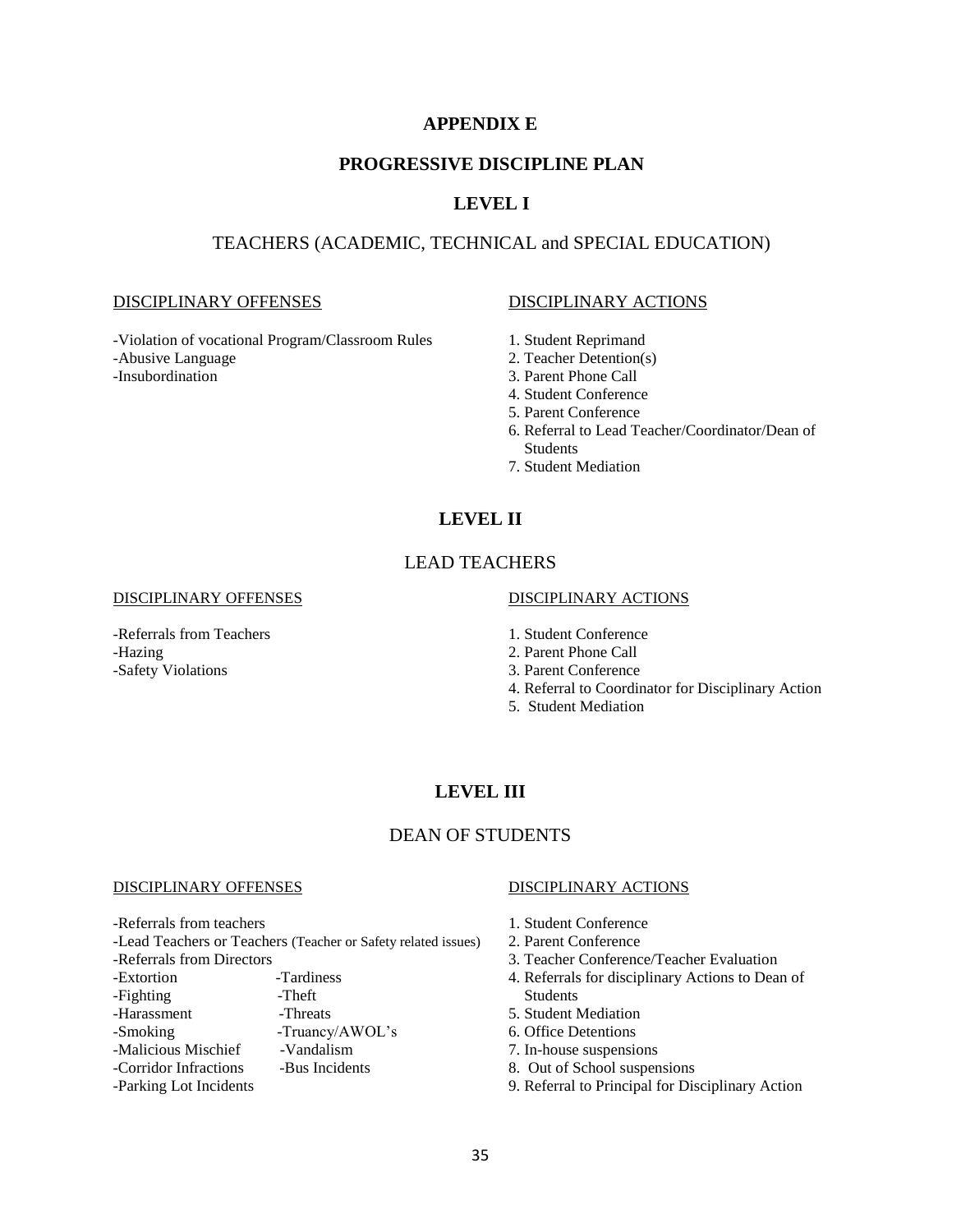-Internet/Computer/Technology misuse -Bullying/Cyberbullying

#### **LEVEL V**

#### PRINCIPAL

-Referrals from Dean of Students<br>
-Firearms/Weapons/Explosives<br>
2. Student Mediation<br>
1. Office Detentions<br>
1. Office Detentions -Firearms/Weapons/Explosives<br>-Drugs/Alcohol

-Assault (School Faculty) 4. Expulsion<br>
-Violent/Physical Confrontations 5. Parent/Tea

#### DISCIPLINARY OFFENSES DISCIPLINARY ACTIONS

- 
- 
- 3. Suspensions (extended)
- 
- 5. Parent/Team Meetings for Transfer
- 6. File Civil/Criminal Charges

#### **FLOW CHART**

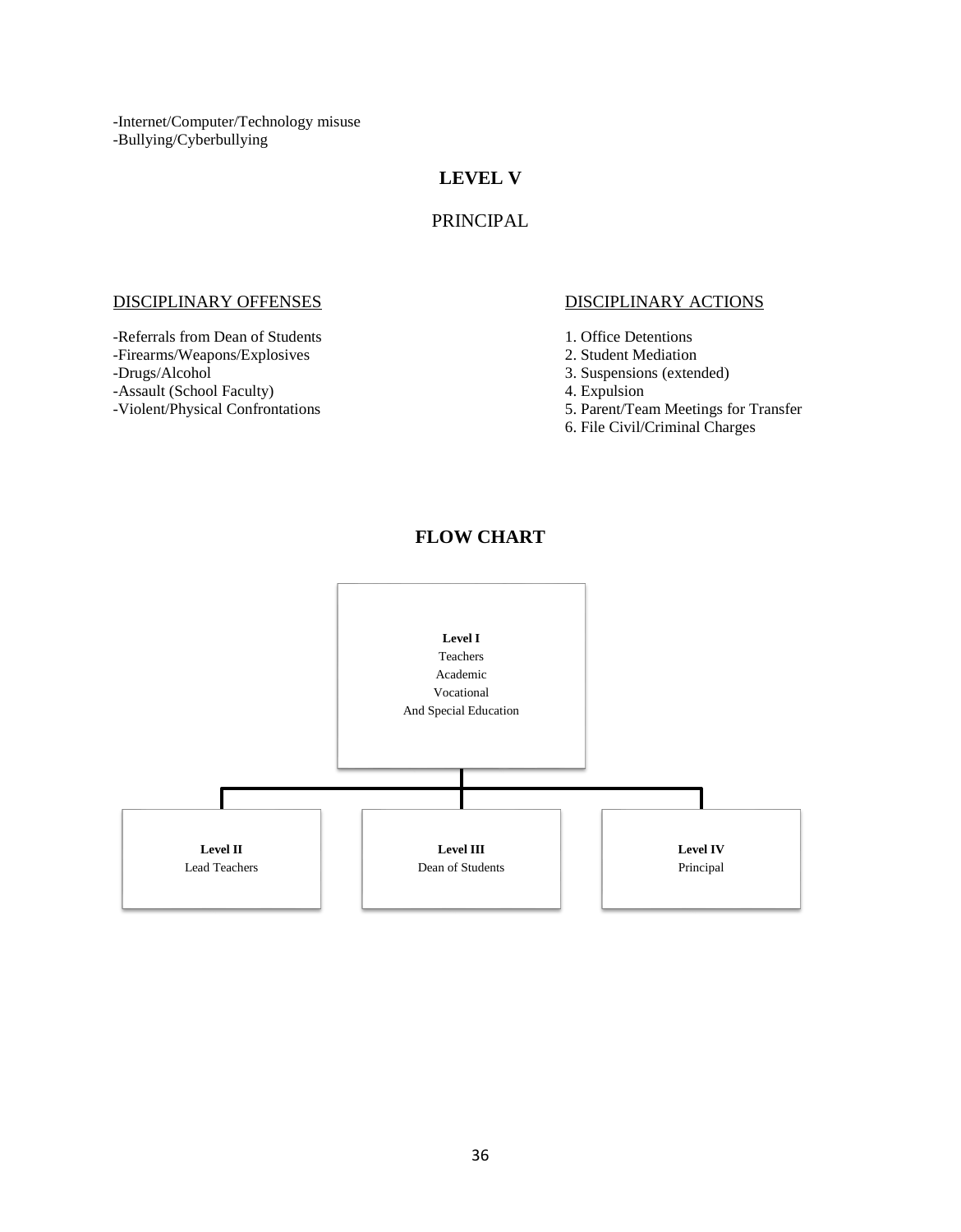#### ADDENDUM F

#### SAFETY/CRISES EMERGENCY PROCEDURES

Every room has a spiral booklet behind the entrance door. It is required that you read it thoroughly and be prepared in case of any emergencies:

- **Fire Alarm Evacuation Procedures**
- **Automated Defibrillator Devices**
- **Trauma Kit Locations**
- **Crisis Management Procedures**
- **A.L.I.C.E (Policy for Active Shooter Situations)**
- **Miscellaneous Emergency Situations**
- **Medical Emergency Response Plan**